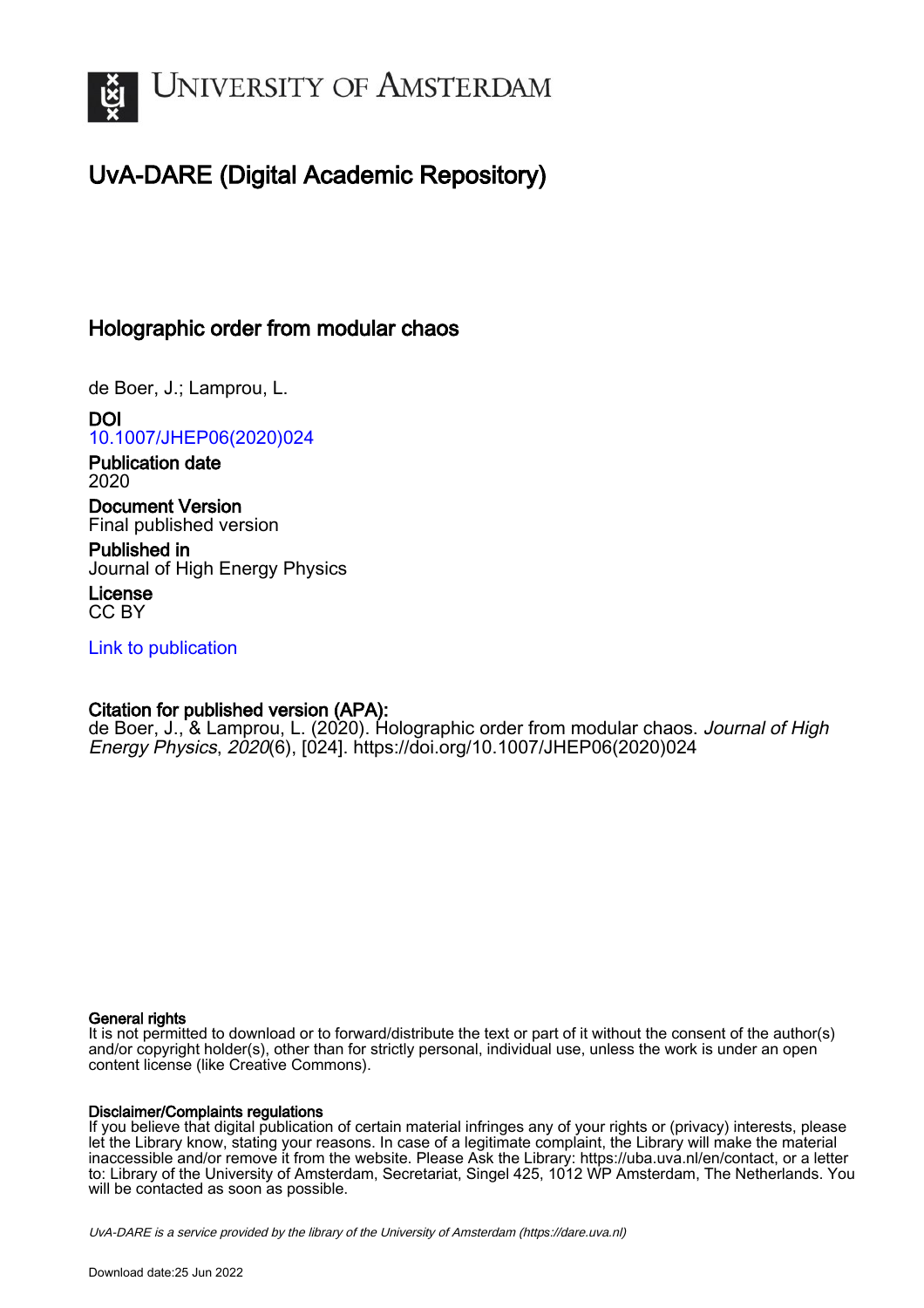PUBLISHED FOR SISSA BY 2 SPRINGER

Received: March 7, 2020 Accepted: May 7, 2020 PUBLISHED: June 3, 2020

## Holographic order from modular chaos

## Jan de Boer<sup>a</sup> and Lampros Lamprou<sup>b</sup>

- <sup>a</sup> Institute for Theoretical Physics and Delta Institute for Theoretical Physics, University of Amsterdam,
- PO Box 94485, 1090GL, Amsterdam, The Netherlands
- $b$ <sup>b</sup>Center for Theoretical Physics, Massachusetts Institute of Technology, Cambridge, MA 02139-4307, U.S.A.
- E-mail: [j.deboer@uva.nl](mailto:j.deboer@uva.nl), [llamprou@mit.edu](mailto:llamprou@mit.edu)

Abstract: We argue for an exponential bound characterizing the chaotic properties of modular Hamiltonian flow of QFT subsystems. In holographic theories, maximal modular chaos is reflected in the local Poincare symmetry about a Ryu-Takayanagi surface. Generators of null deformations of the bulk extremal surface map to modular scrambling  $modes — positive CFT operators saturating the bound — and their algebra probes the bulk$ Riemann curvature, clarifying the modular Berry curvature proposal of arXiv:1903.04493.

KEYWORDS: AdS-CFT Correspondence, Gauge-gravity correspondence

ArXiv ePrint: [1912.02810](https://arxiv.org/abs/1912.02810)

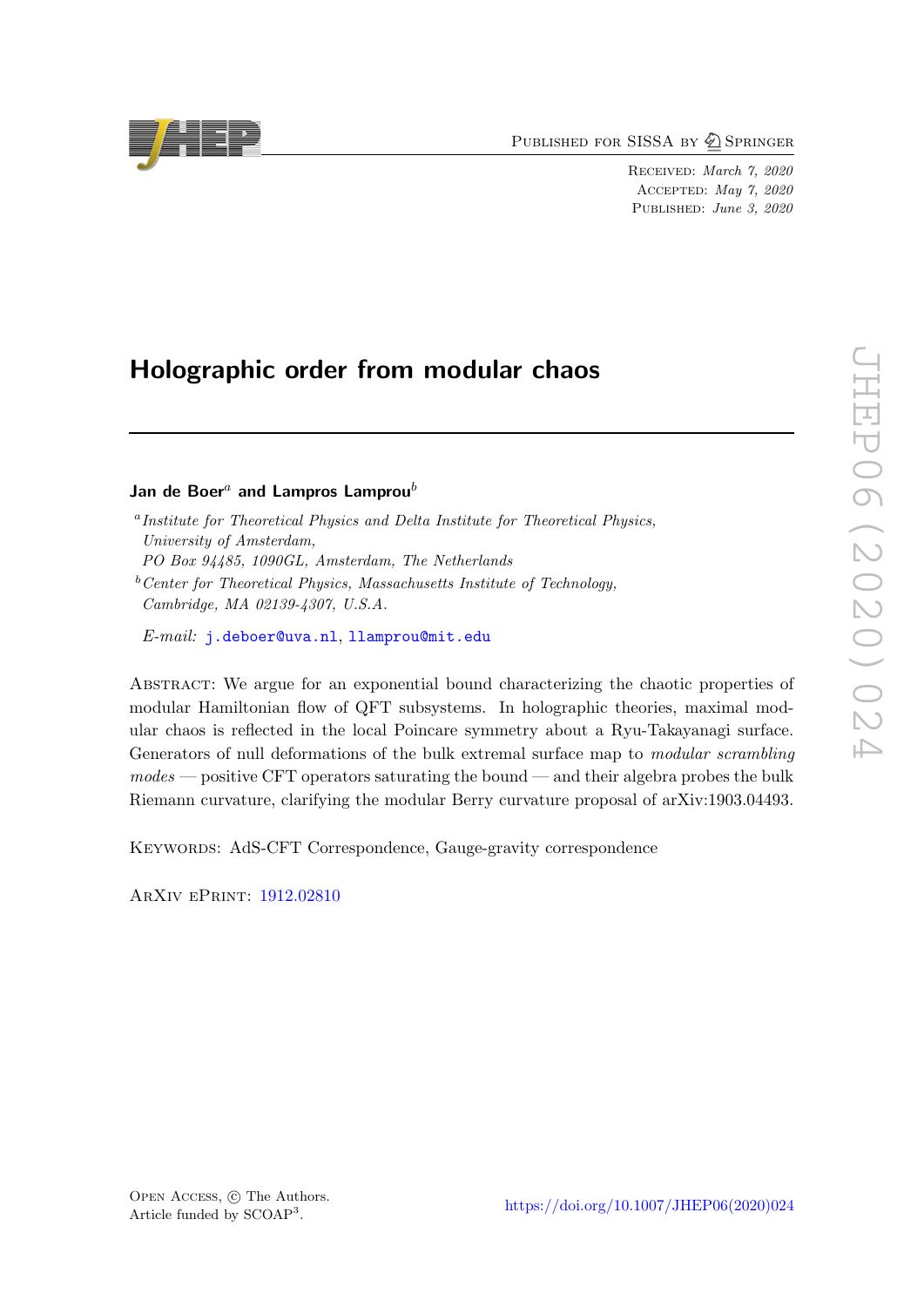## Contents

|          |                                                            | 1 Entanglement, chaos and emergent spacetime | $\mathbf{1}$   |
|----------|------------------------------------------------------------|----------------------------------------------|----------------|
| $\bf{2}$ |                                                            | Part I: A chaos bound for modular flow       | $\bf{2}$       |
|          | 2.1                                                        | Background                                   | $\overline{2}$ |
|          | 2.2                                                        | The modular chaos bound                      | $\overline{4}$ |
|          |                                                            | Shape deformations<br>2.2.1                  | $\overline{5}$ |
|          |                                                            | 2.2.2 Virasoro excitations in $CFT2$         | 8              |
|          |                                                            | 2.2.3<br>State perturbations                 | 9              |
|          | 2.3                                                        | The modular chaos bound at large N           | 12             |
| 3        | Part II: modular chaos and local structure of the hologram |                                              | 13             |
|          | 3.1                                                        | Modular scrambling modes                     | 13             |
|          | 3.2                                                        | The bulk derivation                          | 15             |
|          | 3.3                                                        | Poincare from Lyapunov                       | 17             |
|          | 3.4                                                        | Curvature from modular scrambling algebra    | 18             |
| 4        | Outlook                                                    |                                              | 18             |
|          |                                                            | A Bulk modular boosts and scrambling modes   | 20             |

### <span id="page-2-0"></span>1 Entanglement, chaos and emergent spacetime

Gravity in asymptotically AdS Universes appears to be an effective description of the storage and processing of quantum information in special strongly coupled, chaotic CFTs. Geometric features of the holographic spacetime reflect the character of entanglement in this dual quantum theory  $[1-3]$  $[1-3]$ , while probes of quantum chaos  $[4]$  — most famously out-oftime-ordered correlation functions — compute classical gravitational scattering processes near black holes, with the maximal Lyapunov exponent controlled by the bulk gravitational redshift [\[5\]](#page-23-2). In this paper, we unify these two approaches in a notion of chaos associated to the entanglement of a state which we suggest may be the physical principle underlying the emergence of the dual spacetime's local structure: The local Poincare algebra and curvature about Ryu-Takayanagi surfaces.

Every subalgebra of quantum observables is endowed with a natural internal clock, stemming from its correlations with the rest of the degrees of freedom. This "time" evolution is generated by the modular Hamiltonian of the subsystem, heuristically defined as  $H_{\text{mod}} = -\log \rho$ , and it is distinct from the usual Hamiltonian flow. Inspired by the observations of [\[6\]](#page-23-3), we develop and prove, under certain assumptions, a bound on modular Hamiltonian chaos for Quantum Field Theories.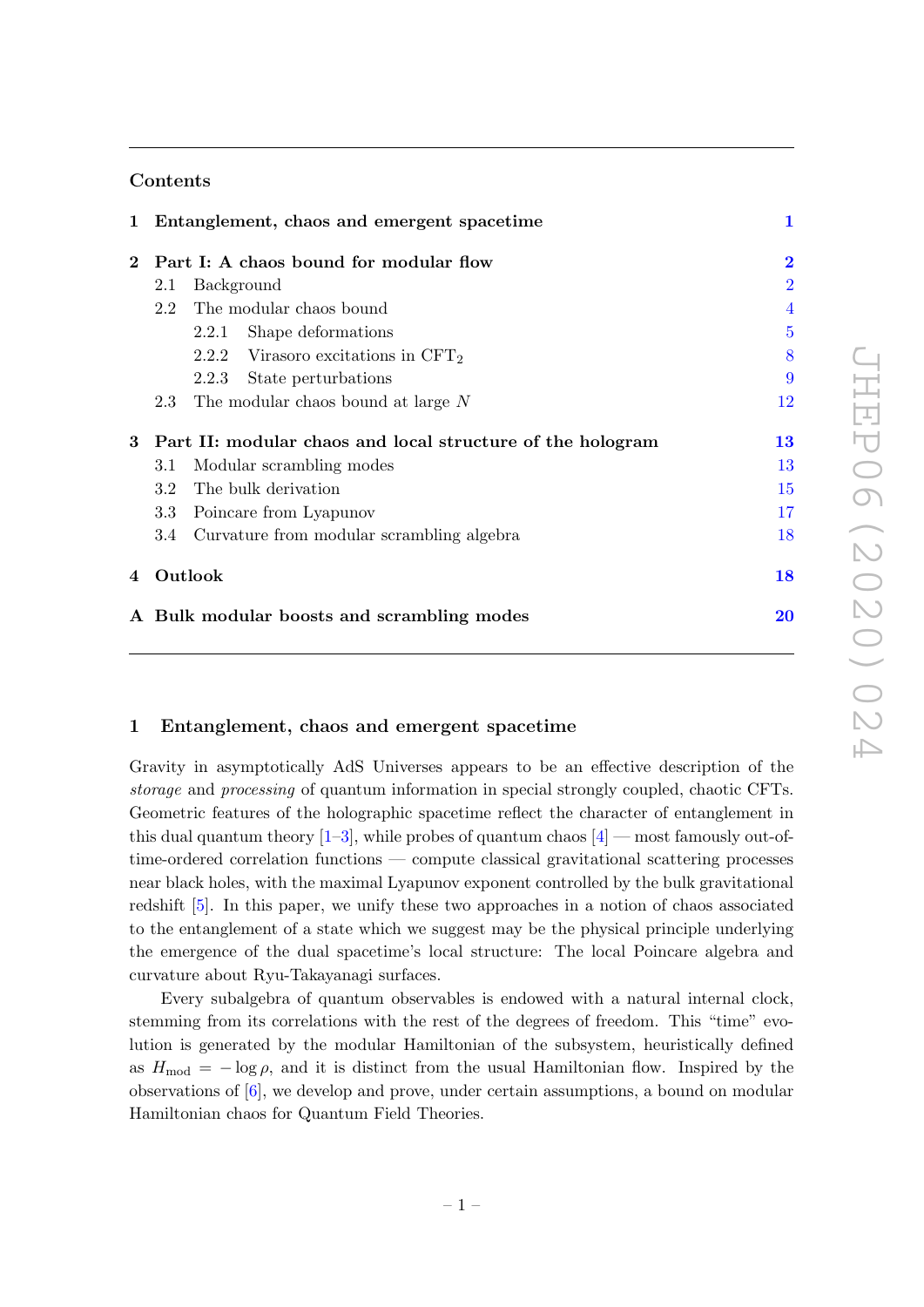Our main claim in section [2](#page-3-0) is that any infinitesimal perturbation of the modular Hamiltonian of a QFT subregion, resulting from either a change of the global state or a shape deformation, cannot contain matrix elements that grow faster than exponentially in modular time s with exponent  $2\pi$ , in the limit  $s \to \pm \infty$ . For large N theories, like holographic CFTs, we propose that the same exponential bound also controls the growth of "code subspace" matrix elements of  $\delta H_{\text{mod}}(s)$ , at intermediate modular timescales  $1 \ll$  $2\pi s \ll \log N$ 

$$
\lim_{\substack{1 \le N \\ 1 \le 2\pi |s| \le \log N}} \left| \frac{d}{ds} \log F_{ij}(s) \right| \le 2\pi
$$
\nwhere:  $F_{ij}(s) = \left| \langle \chi_i | e^{i H_{\text{mod}} s} \delta H_{\text{mod}} e^{-i H_{\text{mod}} s} | \chi_j \rangle \right|, \quad \forall |\chi_i\rangle \in \mathcal{H}_{\text{code}}^{\psi}.$ 

\n(1.1)

In section [3,](#page-14-0) we turn this bound into a new organizing principle: We look for those operators that saturate modular chaos, which we dub modular scrambling modes. Scrambling modes generate approximate symmetries of the reference quantum state. In holographic CFTs, by virtue of the JLMS relation [\[7\]](#page-23-4) they map to local null shifts of the bulk Ryu-Takayanagi surface  $\zeta^{\pm}$  that preserve its normal frame and are, as a result, approximate isometries of the metric at the surface

$$
\mathcal{L}_{\zeta_{\pm}} g_{\mu\nu}|_{\text{RT}} \approx 0 \tag{1.2}
$$

whereas they approximately commute with "simple" local bulk operators outside a small neighborhood of the extremal surface. These operators are the modular parallel transport generators of [\[8\]](#page-23-5). We explicitly show that their commutator probes the bulk Riemann curvature at the surface [\(3.20\)](#page-19-2), a fact that underlies the modular Berry holonomies of [\[8\]](#page-23-5). In section [4,](#page-19-1) we discuss possible connections of our construction to other recent attempts to obtain bulk translations from properties of quantum chaos and take an ambitious look at some exciting future directions.

## <span id="page-3-0"></span>2 Part I: A chaos bound for modular flow

In this section, we characterize the chaotic properties of the unitary flow generated by modular Hamiltonians of subregions, in the form of a precise bound, motivated by the observations of [\[6\]](#page-23-3). Motivated by this general property of modular flow, we argue in section  $2.3$  for a related bound for the large N theories. As we explain in section [3,](#page-14-0) this notion of modular chaos plays a central role in the emergence of the holographic spacetime.

#### <span id="page-3-1"></span>2.1 Background

For completeness and clarity we begin with a brief review of modular Hamiltonians and some of their essential properties. Further details and proofs of the claims below can be found in [\[9,](#page-23-6) [10\]](#page-23-7).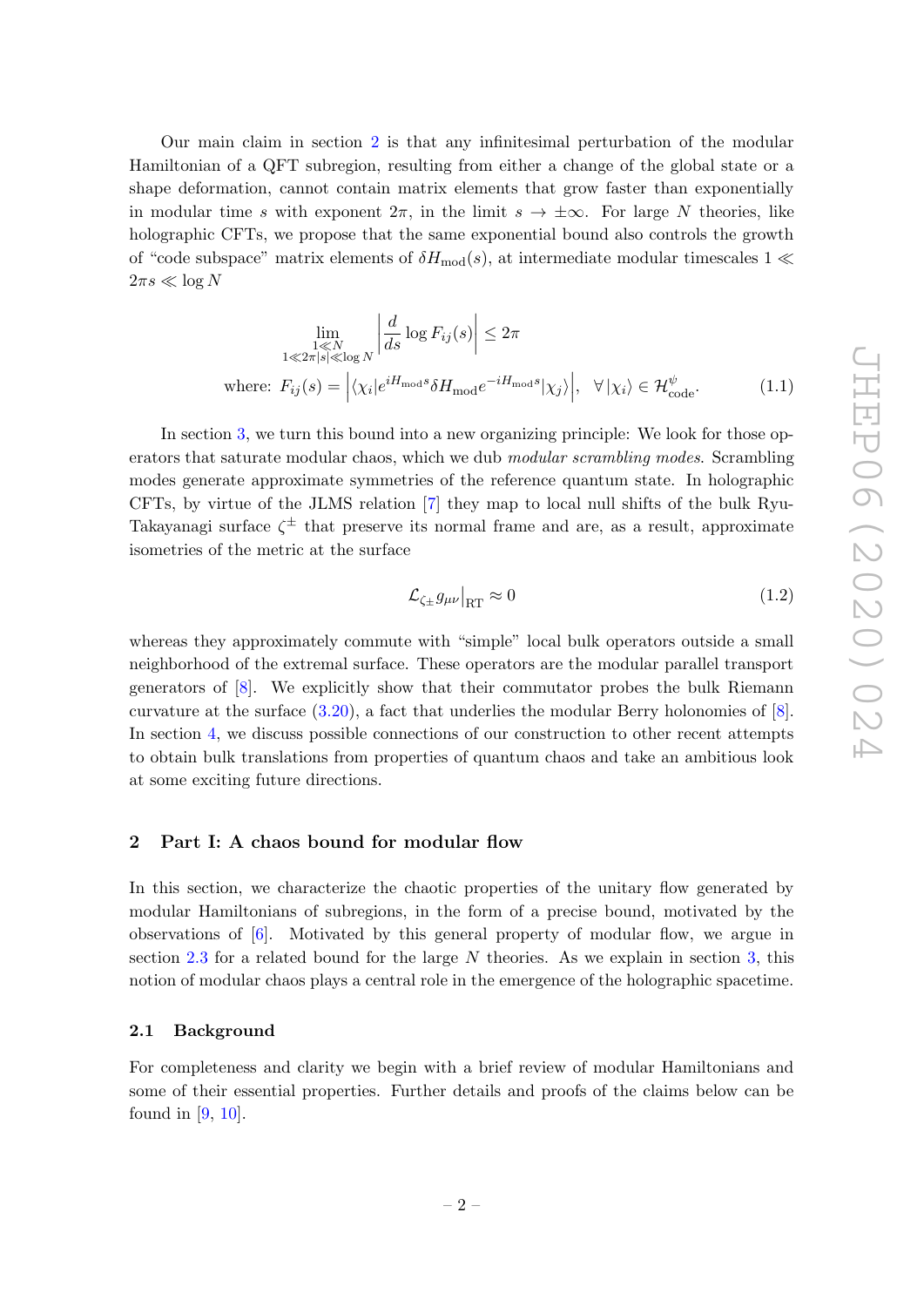**The modular Hamiltonian.** Given a quantum state  $|\Psi\rangle$  in some Hilbert space H and a subalgebra of observables A, the modular Hamiltonian is a Hermitian operator that encodes the entanglement pattern between the degrees of freedom in  $A$  and the rest of the system. In theories with spatial organization of the degrees of freedom, e.g. QFTs or lattice systems, a natural set of subalgebras of interest are constructed by operators localized within the domain of dependence of different spatial regions.

When the Hilbert space admits a tensor factorization  $\mathcal{H} = \mathcal{H}_R \otimes \mathcal{H}_{R^c}$ , the complementary regions R,  $R<sup>c</sup>$  come equipped with reduced density matrices  $\rho_R$  and  $\rho_{R<sup>c</sup>}$  respectively and the (full) modular Hamiltonian is defined as:

$$
H_{\text{mod}} = -\log \rho_R + \log \rho_{R^c} \tag{2.1}
$$

$$
\rho_R = \text{Tr}_{R^c} \Big[ |\Psi\rangle\langle\Psi| \Big]
$$

$$
\rho_{R^c} = \text{Tr}_R \Big[ |\Psi\rangle\langle\Psi| \Big] \tag{2.2}
$$

In relativistic Quantum Field Theories, such a tensor decomposition of the Hilbert space is not possible, as a consequence of the Reeh-Schlieder theorem when  $|\Psi\rangle$  is cyclic and separating, which we assume is the case throughout [\[9\]](#page-23-6). Nevertheless, the modular Hamiltonian associated to the algebra  $A(R)$  of operators in R is still a well defined, unbounded operator that annihilates the state

<span id="page-4-2"></span>
$$
H_{\text{mod}}|\Psi\rangle = 0\tag{2.3}
$$

and generates a unitary automorphism of  $A(R)$ :

$$
e^{iH_{\text{mod}}s}\mathcal{A}(R)e^{-iH_{\text{mod}}s} = \mathcal{A}(R). \tag{2.4}
$$

Modular flow is, therefore, a natural notion of an internal clock for a subalgebra of observables. This modular time evolution is a priori unrelated to the external dynamical clock defined by the Hamiltonian of the theory.

The formal QFT definition of  $H_{mod}$  follows the introduction of the modular conjugation  $S_{\Psi}$ , an anti-linear operator associated to the state  $|\Psi\rangle$  and the subalgebra  $\mathcal{A}(R)$ , acting as:

$$
S_{\Psi}O|\Psi\rangle = O^{\dagger}|\Psi\rangle, \ \ \forall O \in \mathcal{A}(R). \tag{2.5}
$$

The positive operator

<span id="page-4-1"></span><span id="page-4-0"></span>
$$
\Delta_{\psi} = S_{\psi}^{\dagger} S_{\psi} \tag{2.6}
$$

is called modular operator. The modular Hamiltonian is, then, defined as:

$$
H_{\text{mod}} = -\log \Delta_{\psi} \tag{2.7}
$$

A familiar example is the modular Hamiltonian for a half-space region in the vacuum state of a QFT in Minkowski background, which is simply the generator of Rindler boosts [\[9\]](#page-23-6).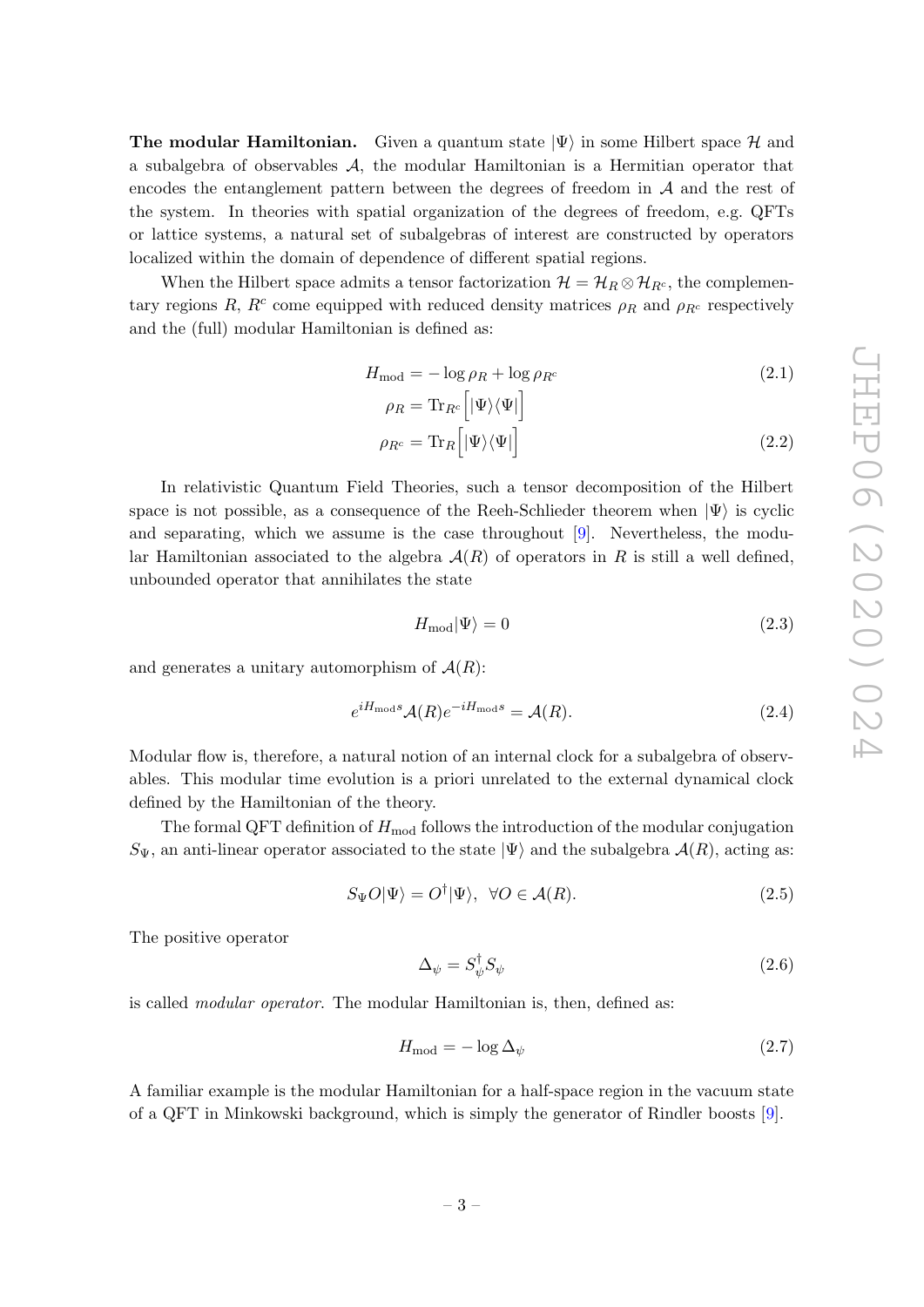Some important properties. The modular Hamiltonian is an unbounded operator and as a result it is not defined on the entire Hilbert space. Nevertheless, its domain  $\mathcal{D} \subset \mathcal{H}$  is a dense subspace of H and, in particular, the action of modular flow on the states  $O|\Psi\rangle$ ,  $O \in \mathcal{A}$  yields normalized Hilbert space vectors

<span id="page-5-1"></span>
$$
|O,s\rangle_{\Psi} = \Delta_{\psi}^{is} O|\Psi\rangle \text{ with: } \Psi\langle O,s|O,s\rangle_{\Psi} < \infty \tag{2.8}
$$

for as long as the modular parameter s lies within the complex strip  $-\frac{1}{2} \leq \text{Im}[s] \leq 0$ . The flowed states  $|O, s \rangle_{\Psi}$  are therefore continuous and holomorphic in the interior of the strip.

The finite width of the analyticity region is a general feature of modular flow in unitary, Lorentz invariant quantum field theories and will be crucial for our discussions in this paper. Analyticity in the strip's interior can be argued as follows. For  $\text{Im}[s] = 0$ ,  $\Delta^{is}$  is a unitary so [\(2.8\)](#page-5-1) is trivial. Similarly, for  $\text{Im}[s] = -\frac{1}{2}$  $\frac{1}{2}$  the norm of the state is:

$$
\Psi\langle O, s = -i/2|O, s = -i/2\rangle\Psi = \Psi\langle O|\Delta_{\psi}|O\rangle\Psi = \Psi\langle O^{\dagger}|O^{\dagger}\rangle\Psi < \infty \tag{2.9}
$$

where we used definitions [\(2.6\)](#page-4-0), [\(2.5\)](#page-4-1). The boundedness for  $-\frac{1}{2}$  < Im[s] < 0 follows from the general property  $\Delta_{\psi}^{r} < \Delta_{\psi} + 1$  for  $0 < r < 1$  which holds for any positive semi-definite operator.

Consider, now, two spacetime subregions  $R_1$  and  $R_2$  and the associated  $H_{mod}$ 's. When the two regions are nested  $R_1 \subset R_2$  one can prove 3 statements we will make crucial use of in section [2.2:](#page-5-0)

1.  $H_{mod}(R_1) \leq H_{mod}(R_2)$ 

2. 
$$
\Delta_{\psi}^a(R_1) \geq \Delta_{\psi}^a(R_2)
$$
, for  $0 \leq a \leq 1$ 

3. 
$$
||\Delta_{\psi}^{is}(R_2)\Delta_{\psi}^{-is}(R_1)|| \le 1
$$
 for  $-\frac{1}{2} \le \text{Im}[s] \le 0$ , Re[s]  $\in \mathbb{R}$ .

Conditions 1 and 2 are operator inequalities and they underly the algebraic proof of monotonicity of relative entropy [\[9,](#page-23-6) [10\]](#page-23-7). The last condition can straightforwardly be derived from condition 2 and holomorphy [\(2.8\)](#page-5-1) and it implies that the operator  $\Delta_{\psi}^{is}(R_2)\Delta_{\psi}^{-is}(R_1)$ is holomorphic in the interior of the complex strip.

#### <span id="page-5-0"></span>2.2 The modular chaos bound

Equipped with the above concepts, we are ready to state the bound on modular chaos. Consider a state  $|\Psi\rangle$  and the modular Hamiltonian associated to the subalgebra  $\mathcal{A}(R)$  of subregion R. We can infinitesimally perturb the modular Hamiltonian  $H_{mod} \rightarrow H_{mod}$  +  $\epsilon \delta H_{\text{mod}}$  in two ways: by a deformation of the region's shape  $R + \epsilon \delta R$  or by a small change in the global state  $|\Psi\rangle \rightarrow |\Psi\rangle + \epsilon \delta |\Psi\rangle$ . The modular chaos bound states that, under the original modular flow, the matrix elements of  $\delta H_{\text{mod}}$  grow at most exponentially in s, with an exponent bounded by  $2\pi$ :

<span id="page-5-2"></span>
$$
\lim_{s \to \pm \infty} \left| \frac{d}{ds} \log F_{ij}(s) \right| \leq 2\pi
$$
\nwhere:  $F_{ij}(s) = \left| \langle \chi_i | e^{i H_{\text{mod}} s} \delta H_{\text{mod}} e^{-i H_{\text{mod}} s} | \chi_j \rangle \right|, \quad \forall \left| \chi_i \right\rangle \in \mathcal{D}$ 

\n(2.10)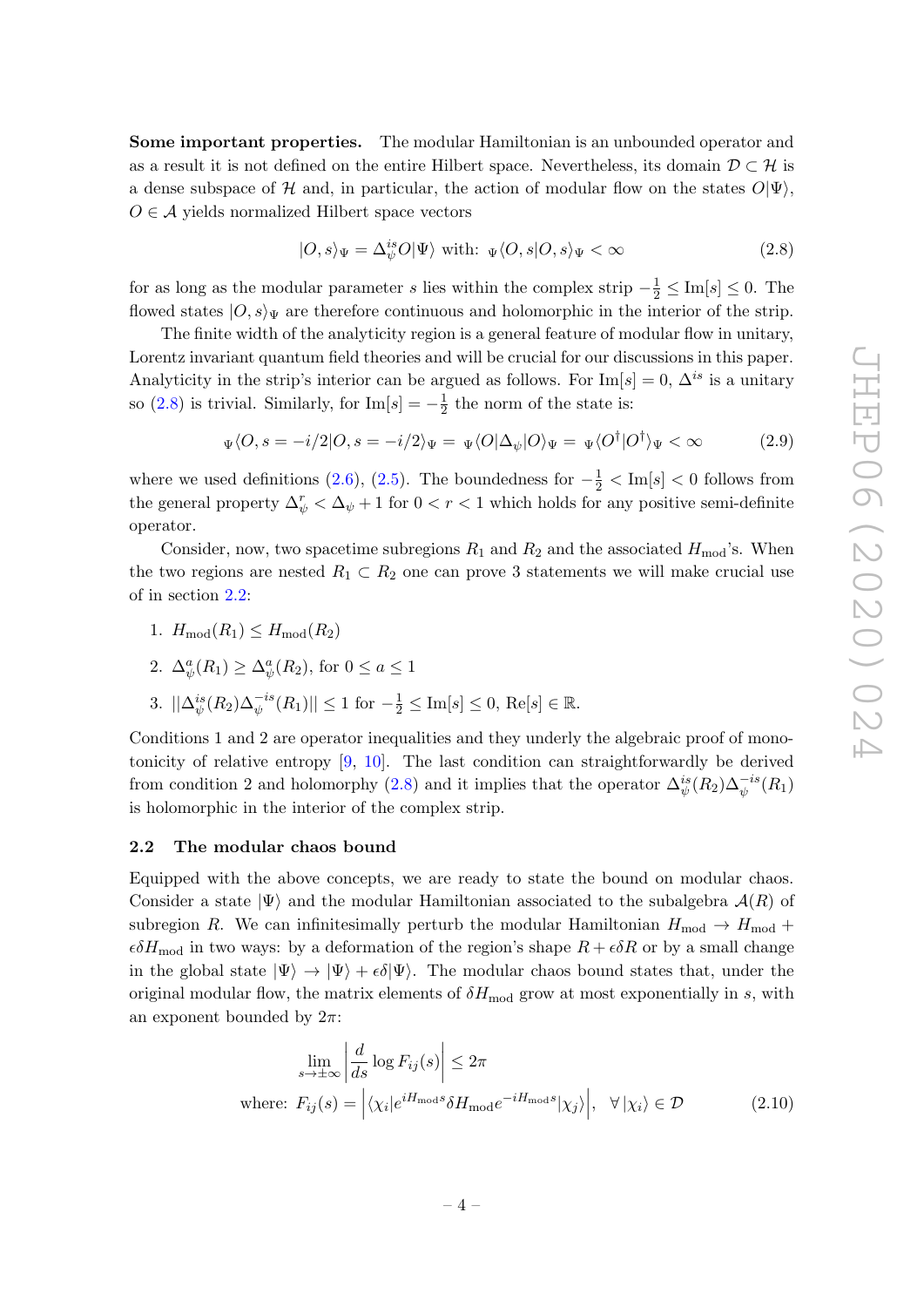In subsections [2.2.1–](#page-6-0)[2.2.3](#page-10-0) we present evidence in support of this bound. We then use holographic intuition to conjecture a stronger variant of  $(2.10)$  for large N theories — a claim we will utilize for our holographic application in section [3.](#page-14-0)

#### <span id="page-6-0"></span>2.2.1 Shape deformations

**Nested deformations.** Our first argument in favor of  $(2.10)$  comes from considering a shape deformation where  $R + \epsilon \delta R \subset R$ . As reviewed in section [2.1,](#page-3-1) this nesting property guarantees that the operator  $e^{-iH_{\text{mod}}s}e^{i(H_{\text{mod}}+\epsilon\delta H_{\text{mod}})s}$  is bounded and holomorphic in s:

<span id="page-6-1"></span>
$$
\left| \left| e^{-iH_{\text{mod}}s} e^{i(H_{\text{mod}} + \epsilon \delta H_{\text{mod}})s} \right| \right| \le 1 \tag{2.11}
$$

in the  $-\frac{1}{2}$  ≤ Im[s] ≤ 0 strip. As we now explain, the modular chaos bound follows from the finite width of this analyticity strip, which is itself a consequence of unitarity and Lorentz invariance.

The two exponentials in [\(2.11\)](#page-6-1) can be combined using the Baker-Campbell-Haussdorff identity to obtain, at leading order in  $\epsilon$ :

$$
e^{-iH_{\rm mod}s}e^{i(H_{\rm mod}+\epsilon\delta H_{\rm mod})s}
$$

$$
= \exp\left[i\epsilon \left(s\,\delta H_{\text{mod}} - \frac{is^2}{2}[H_{\text{mod}}, \delta H_{\text{mod}}] + \frac{i^2 s^3}{3!}[H_{\text{mod}}, [H_{\text{mod}}, \delta H_{\text{mod}}]] + \dots\right) + \mathcal{O}(\epsilon^2)\right]
$$

$$
= \exp\left[i\epsilon \int_0^s ds' e^{-iH_{\text{mod}}s'} \delta H_{\text{mod}} e^{iH_{\text{mod}}s'} + \mathcal{O}(\epsilon^2)\right]
$$
(2.12)

To make contact with the bound [\(2.10\)](#page-5-2) we must introduce further assumptions about the matrix elements of  $\delta H_{\text{mod}}(s)$  as functions of complex modular time s. The simplest derivation of  $(2.10)$  is achieved by assuming that for Re $[s] \gg 1$  the dominant contribution to  $\langle \chi_i | \delta H_{\text{mod}}(s) | \chi_j \rangle$  is an exponential of s

<span id="page-6-4"></span><span id="page-6-3"></span>
$$
e^{-iH_{\text{mod}}s} \delta H_{\text{mod}} e^{iH_{\text{mod}}s} \sim e^{\lambda s} G_+\tag{2.13}
$$

where  $\lambda > 0$  and  $G_+$  is a Hermitian operator encoding the relevant "stripped"<sup>[1](#page-6-2)</sup> matrix elements of  $\delta H_{\text{mod}}(s)$  at large s, for which consistency requires  $[H_{\text{mod}}, G_{+}] \approx i \lambda G_{+}$ . This is a strong assumption because it constrains the functional dependence of  $\delta H_{\text{mod}}(s)$  on the imaginary part of s at late real modular times, but we will relax it below.

In view of [\(2.13\)](#page-6-3) and [\(2.12\)](#page-6-4), the boundedness condition [\(2.11\)](#page-6-1) at  $s = -\frac{i}{2} + \sigma$  with  $\sigma \gg 1$  translates to

<span id="page-6-5"></span>
$$
\left| \left| \exp \left[ \frac{i\epsilon e^{\lambda \sigma}}{\lambda} (\cos \frac{\lambda}{2} - i \sin \frac{\lambda}{2}) G_+ \right] \right| \right| \le 1
$$
  
\n
$$
\Rightarrow \left| \left| \exp \left( \frac{\epsilon e^{\lambda \sigma}}{\lambda} \sin \frac{\lambda}{2} G_+ \right) \right| \right| \le 1
$$
 (2.14)

where in the second line we exploited the Hermiticity of  $G_{+}$ . Our conjectured bound on the growth of  $\delta H_{\text{mod}}$  under modular flow follows directly from  $(2.14)$ , once we recall that

<span id="page-6-2"></span><sup>&</sup>lt;sup>1</sup>without the exponential prefactor.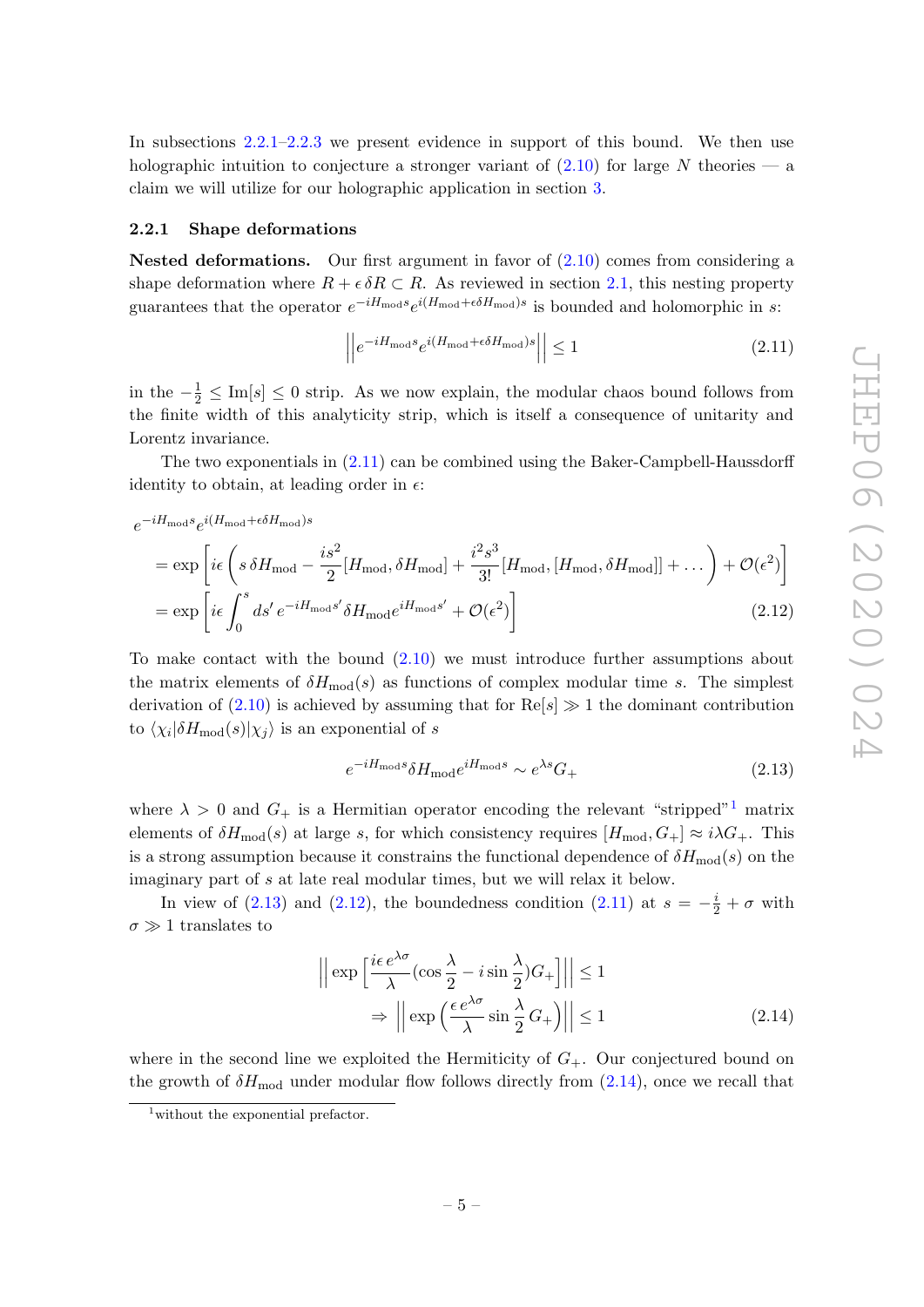for nested spacetime regions  $R + \epsilon \delta R \subset R$  we have  $\delta H_{\text{mod}} \leq 0$  which by virtue of  $(2.13)$ implies  $G_+ \leq 0$ . For condition [\(2.14\)](#page-6-5) to be satisfied we, therefore, need:

<span id="page-7-0"></span>
$$
\lambda \le 2\pi \tag{2.15}
$$

up to integer multiples of  $4\pi$ . The same argument for the boundedness of  $(2.14)$  for other imaginary modular time values within the strip, then, excludes the possibility of integer multiples of  $4\pi$ .

Equations  $(2.13)$ ,  $(2.15)$  constitute the bound  $(2.10)$  on modular chaos and illustrate that the magnitude of the maximal "Lyapunov" exponent is controlled by the width of the complex strip where [\(2.11\)](#page-6-1) holds. The same argument can be applied for Re[s]  $\rightarrow -\infty$ , in which case the dominant contributions to  $e^{-iH_{\text{mod}}s} \delta H_{\text{mod}} e^{iH_{\text{mod}}s}$  come from operators  $[H_{\text{mod}}, G_{-}] \approx -i\lambda G_{-}$  where  $\lambda$  must again be upper bounded by  $2\pi$ .

Relaxing assumption [\(2.13\)](#page-6-3) In the proof above, we had to assume exponential behavior on the entire strip, not just near the real axis. We can also make an argument assuming only exponential behavior near the real axis as follows. Recall that we are studying functions  $f(s)$  that are analytic and bounded on the strip  $-\frac{1}{2} \leq \text{Im}[s] \leq 0$ . Using  $z = e^{2\pi s}$ , we can map this strip to the lower half plane, so that we might as well study bounded functions on the lower half plane instead. We now want to use the Kramers-Kronig relations to express the function in terms of an integral along the real axis. To do this, the function needs to be analytically extendible slightly away from the strip. This is in general not possible, but this issue can be circumvented by considering  $z = i\epsilon + e^{2\pi s}$  so that the strip maps to the upper half plane plus a tiny strip of width  $\epsilon$ . Second, the Kramers-Kronig relations can only be applied if the relevant functions decays sufficiently fast at infinity. While it seems reasonable to assume that it does, as we expect the relevant matrix elements to decay at late modular times, we do not have a proof of this statement. Even if some of the matrix elements were to approximate a constant at infinity, we can treat the constant separately, and this would not interfere with the rest of this analysis. One can then show with a straightforward application of the Cauchy theorem and the Kramers-Kronig relations that

<span id="page-7-1"></span>
$$
f(z) = -\frac{1}{\pi} \int_{-\infty}^{\infty} dz' \frac{\operatorname{Im} f(z')}{z'-z}
$$
\n(2.16)

where values on the real axis are obtained by taking the limit from the lower half of the complex plane. We will be interested in  $f(s)$  that arise by considering diagonal matrix elements:  $\langle \chi | e^{-iH_{\text{mod}}(R_2)s} e^{iH_{\text{mod}}(R_1)s} | \chi \rangle = 1 + if(s)$ . Clearly,  $f(s)$  is bounded and Im  $f(s) \geq$ 0 because the norm of the operator is bounded by one. If we take equation [\(2.16\)](#page-7-1) and subtract its complex conjugate we get an equation for just  $\text{Im } f(s)$ . Differentiating that equation as in  $[11]$  then leads to the inequality

$$
y\partial_y \text{Im } f(z) \le \text{Im } f(z) \tag{2.17}
$$

where  $z = x + iy$ .

For infinitesimal deformations, these equations remain valid, except that we now write the matrix element as  $1 + i \epsilon f(s)$  so that  $f(s)$  no longer need to be bounded. Converting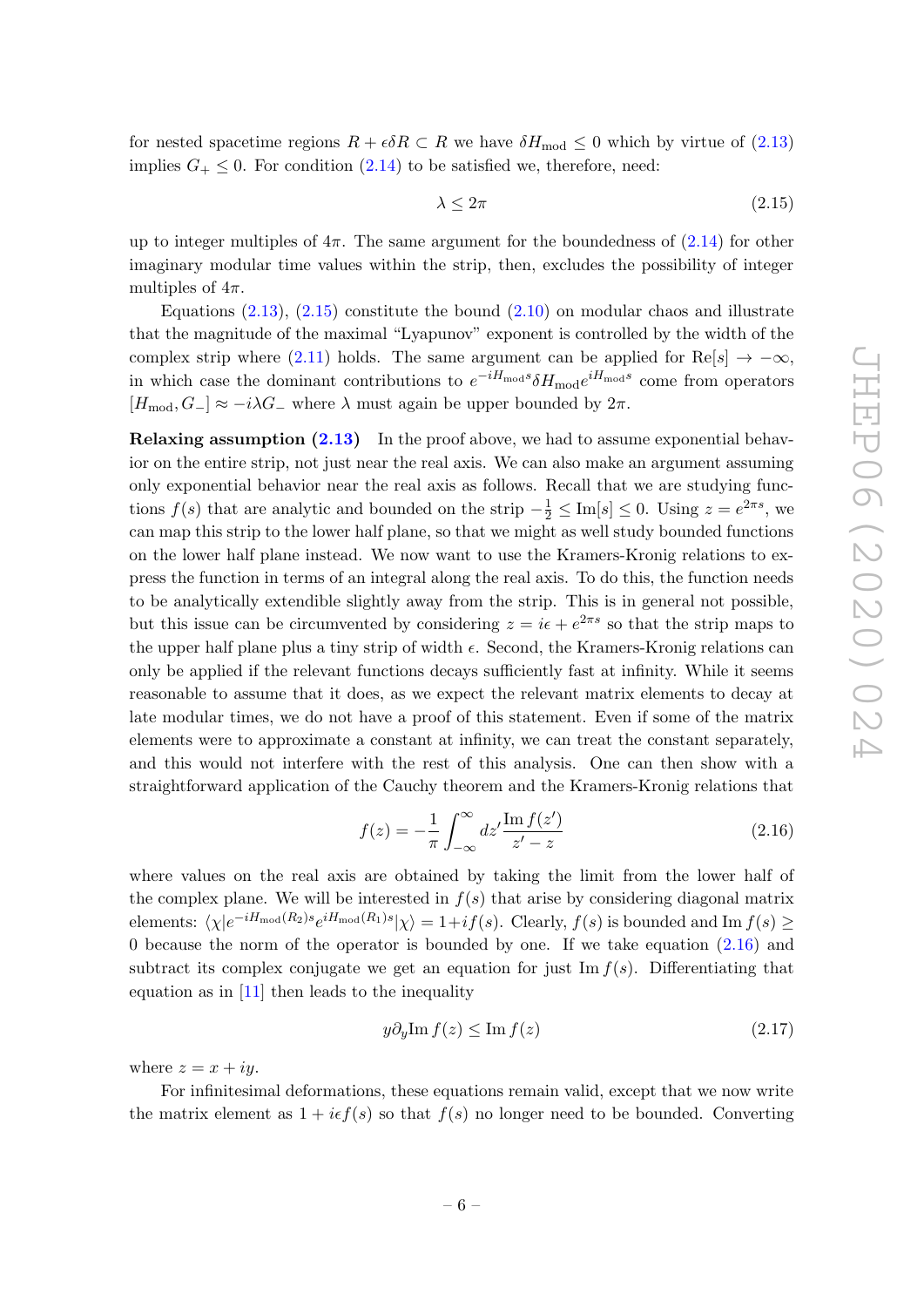the above equation back into the original variables s we obtain

$$
\left(\frac{e^{2\pi s} - e^{2\pi \bar{s}}}{2i} \frac{i}{2\pi} \left(e^{-2\pi s} \partial_s - e^{-2\pi \bar{s}} \partial_{\bar{s}}\right)\right) \operatorname{Im} f(s) \le \operatorname{Im} f(s) \tag{2.18}
$$

If we then insert  $f(s) \sim g_0 e^{\alpha s}$  with real  $g_0, \alpha$  into this, and take  $s = r + it$ , then

$$
g_0 \frac{\alpha e^{\alpha r}}{2\pi} \cos((\alpha - 2\pi)t) \sin 2\pi t \le g_0 e^{\alpha r} \sin \alpha t \tag{2.19}
$$

where the right hand side needs to be non-negative as well. This latter fact requires that  $g_0$ is negative (which follows from the fact that  $\delta H$  is a negative operators) and also require that  $\alpha \leq 2\pi$ . With  $g_0$  negative, the remaining inequality can also be written as

$$
\alpha \cos((\alpha - 2\pi)t) \sin 2\pi t \ge 2\pi \sin \alpha t \tag{2.20}
$$

One can check that this inequality holds for  $\alpha \leq 2\pi$  but is violated for  $\alpha > 2\pi$ . The violation now already happens for  $t$  near zero, and we do not have to go all the way to  $t = -1/2$ . Indeed, expanding the left and right hand side to third order in t we get

$$
2\alpha\pi t + \left(-\alpha^3\pi + 4\alpha^2\pi^2 - \frac{16}{3}\alpha\pi^3\right)t^3 + \dots \ge 2\alpha\pi t - \frac{1}{3}\alpha^3\pi t^3 + \dots \tag{2.21}
$$

and the difference is

$$
\frac{2}{3}\alpha\pi(2\pi-\alpha)(4\pi-\alpha)(-t)^3+\dots
$$
 (2.22)

and which indeed changes precisely at  $\alpha = 2\pi$ .

**General shape deformations.** A useful property of  $(2.10)$  is that it bounds the first order variation of the modular Hamiltonian which is linear in the deformation parameter. As a result, while the boundedness property  $(2.11)$  — which played a central role in the proof of [\(2.10\)](#page-5-2) above — only holds for nested spacetime regions  $R + \epsilon \delta R \subset R$ , the bound (2.10) is automatically satisfied for all shape deformations of R.

The reason is simple: The diffeomorphism generating an arbitrary infinitesimal shape deformation  $\delta R$  can always be expressed as the linear combination of two contributions  $\delta R_1$  and  $\delta R_2$  for which  $R + \epsilon \delta R_1 \subset R$  and  $(R + \epsilon \delta R_2)^c \subset R^c$ . A straightforward application of the above proof for  $\delta R_1$  and  $\delta R_2$  separately will bound the growth of the corresponding variations of the modular Hamiltonian,  $\delta H_1$  and  $\delta H_2$ . Then it directly follows that [\(2.10\)](#page-5-2) will also bound the sum of the two.

Caveat. The above argument does not exclude possible faster-than-exponential growth of the modular matrix elements. It instead bounds the exponent after assuming at-most exponential growth. It will be interesting to look for a stronger argument that forbids faster growth, or find counter-examples.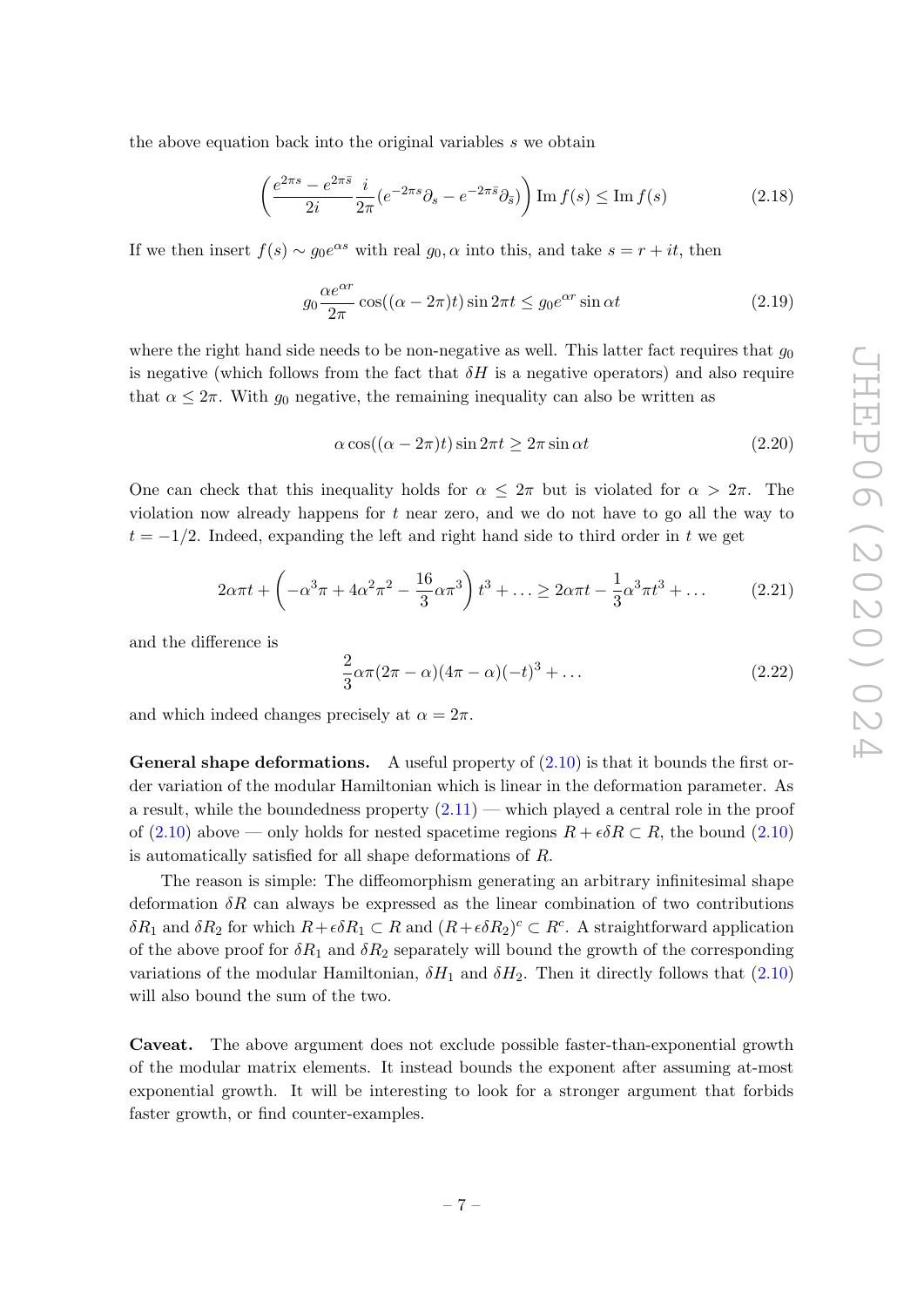#### <span id="page-9-0"></span>2.2.2 Virasoro excitations in CFT<sup>2</sup>

An example where we have analytic control over subregion modular Hamiltonians is the  $CFT<sub>2</sub>$  vacuum and its Virasoro excitations. The modular Hamiltonian of a connected interval in the vacuum of the CFT on  $S^1$  is an element of the global conformal algebra which keeps the endpoints of the interval  $(x<sub>L</sub><sup>+</sup>)$  $_{L}^{+},x_{L}^{-}), (x_{R}^{+})$  $\frac{+}{R}, x_R^-$  fixed and boosts the timeslice. Without loss of generality we can take this interval to be half of the circle and its modular Hamiltonian reads:

$$
H_{\text{mod}} = K + \bar{K}
$$

$$
K = \pi i (L_1 - L_{-1}) = -2\pi i \sin x^+ \partial_+ \tag{2.23}
$$

<span id="page-9-1"></span>
$$
\bar{K} = \pi i (\bar{L}_1 - \bar{L}_{-1}) = -2\pi i \sin x^{-} \partial_{-}
$$
\n(2.24)

The decomposition of  $H_{mod}$  into a left and right moving piece comes from the holomorphic factorization of the conformal group and its normalization is fixed by requiring that, near the endpoints, it becomes  $2\pi$  times the boost generator

An infinitesimal Virasoro excitation will perturb the modular Hamiltonian by some element of the Virasoro algebra  $Y + \overline{Y}$  that can be expressed as a stress tensor integral against a function  $f(x^+)$  that is regular everywhere on the circle:

$$
Y = \int dx^{+} f(x_{+}) T_{++}(x^{+})
$$
\n(2.25)

with a similar expression for  $\bar{Y}$ . Using [\(2.23\)](#page-9-1) and the known Virasoro algebra, we can organize Virasoro generators in eigenoperators of K

<span id="page-9-3"></span>
$$
[K, Y_{\lambda}] = 2\pi i \lambda Y_{\lambda} \tag{2.26}
$$

and use them as an operator basis for expressing the general operator  $Y$  above. A straightforward calculation leads to the following expression for  $Y_\lambda$ :

<span id="page-9-2"></span>
$$
Y_{\lambda} = \int dx^{+} (1 - \cos x^{+})^{\frac{1+\lambda}{2}} (1 + \cos x^{+})^{\frac{1-\lambda}{2}} T_{++}(x^{+}). \tag{2.27}
$$

It is obvious from [\(2.27\)](#page-9-2) that only eigenoperators with  $\lambda = 0, \pm 1$  correspond to smooth,  $C^{\infty}$  diffeomorphisms of the circle. If there would be an Y such that it would grow as  $e^{\alpha|s|}$  under modular flow as  $s \to \pm \infty$ , then the corresponding f needs to behave as  $(1 \cos x^+$  $\frac{1+\alpha}{2}(1+\cos x^+)^{\frac{1-\alpha}{2}}$  near  $x^+=0$  or  $x^+=\pi$ , as modular flow moves points to the endpoints of the interval, and if  $\alpha$  would be larger than  $2\pi$  the function f must necessarily have singularities at either  $x^+=0$  or  $x^+=\pi$ . Singular f do not correspond to bona fide Virasoro generators and this shows that  $\alpha \leq 2\pi$ .

It then follows from  $(2.26)$  that the bound  $(2.10)$  is not only satisfied but it can also be saturated. The operators that saturate the bound are, in fact, elements of the global conformal algebra. This transformation does not change the CFT state but it moves the subregion that supplies  $H_{\text{mod}}$ , thus we learn that the modular chaos bound can be saturated for shape deformations. The explicit expression of the operators that saturate the bound is  $Y_{\pm 1} = L_1 + L_{-1} \pm 2L_0$ . By the general results of the previous section these must be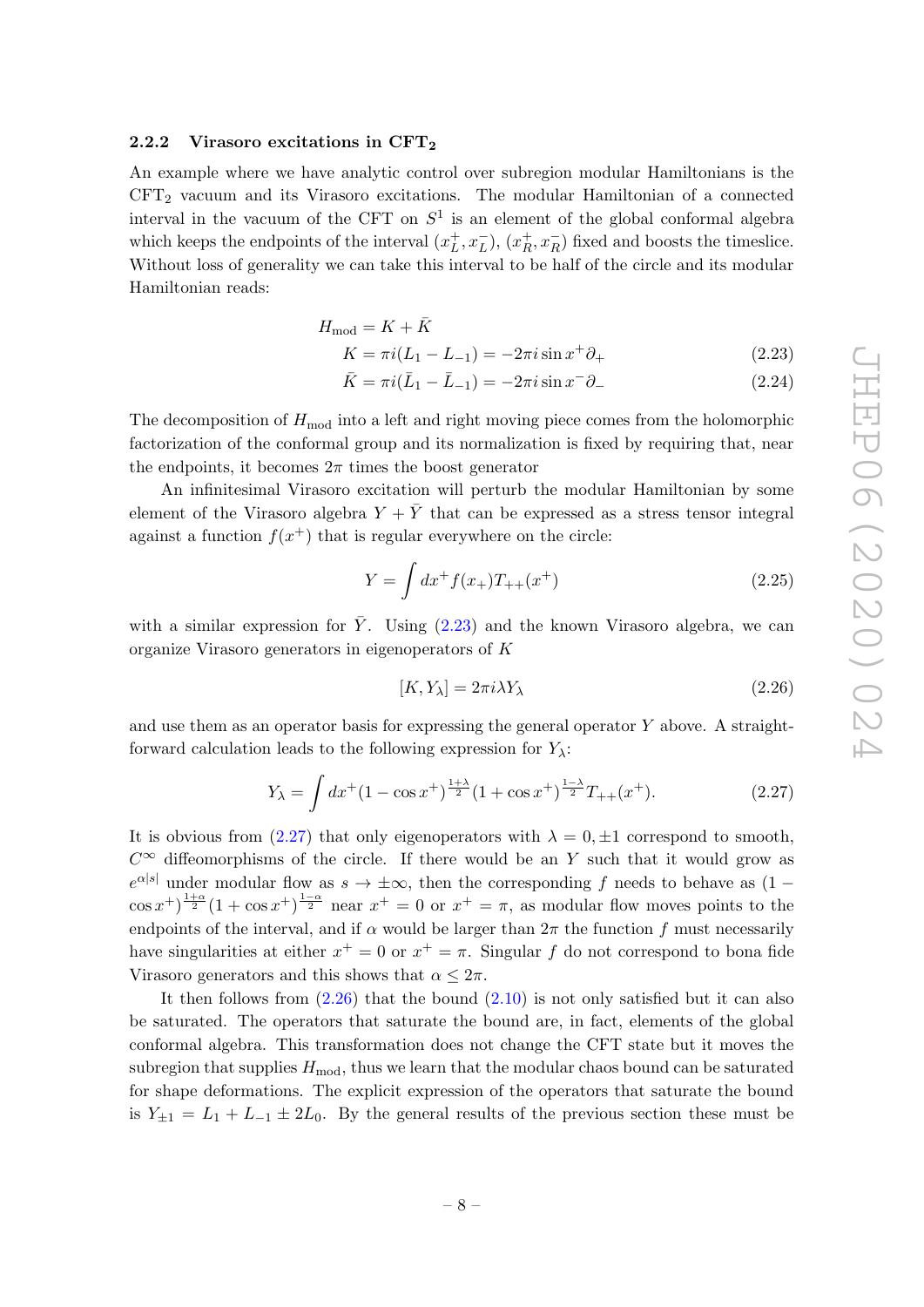positive operators and one can indeed explicitly check that the expectation value of  $Y_{\pm 1}$  is non-negative in any CFT state. If we map a diamond on the cylinder to the plane,  $Y_{+1}$  can be see to be equal to ANEC operators  $\int dx^+T_{++}$ , which is an example of a more general relation between operators that saturate the modular chaos bound, ANEC operators and shocks. We will revisit this connection in the concluding section.

Violation of the bound for higher spin theories. It is straightforward to repeat the analysis in the presence of a higher spin field. For a field with spin  $h$  we get

$$
Y_{\lambda} = \int dx^{+} (1 - \cos x^{+})^{\frac{h-1+\lambda}{2}} (1 + \cos x^{+})^{\frac{h-1-\lambda}{2}} W_{h}(x^{+})
$$
 (2.28)

which leads to a bound  $\lambda \leq 2\pi(h-1)$ . Interestingly, this is in perfect agreement with the violation of the chaos bound in higher spin theories found in [\[12\]](#page-23-9). It would be interesting to analyze this further, in particular it is not clear which types of higher spin deformations can actually arise as changes of modular Hamiltonians.

#### <span id="page-10-0"></span>2.2.3 State perturbations

We will now present evidence for the modular chaos bound for infinitesimal state perturbations obtained by acting on  $|\psi\rangle$  with bounded operators  $A \in \mathcal{A}$ . The derivation is analogous to the shape deformation discussion above. The key new ingredient is the boundedness of the analytic continuation of the *unitary cocycle* for infinitesimal perturbations  $(2.36)$ , a notion we now introduce in detail.

The unitary cocycle. A remarkable and rather counter-intuitive result of algebraic  $QFT$  is that, for a given subalgebra  $A$ , the modular flows associated to any two global states  $|\psi_1\rangle, |\psi_2\rangle \in \mathcal{H}^2$  $|\psi_1\rangle, |\psi_2\rangle \in \mathcal{H}^2$  $|\psi_1\rangle, |\psi_2\rangle \in \mathcal{H}^2$ , are related by an inner automorphism. Namely, there exist unitary operators  $U_{\psi_2\psi_1}(s) \in \mathcal{A}$  that depend continuously on s with the property

<span id="page-10-2"></span>
$$
U_{\psi_2\psi_1}(s)\Delta_{\psi_1}^{is}O\Delta_{\psi_1}^{-is}U_{\psi_2\psi_1}^{\dagger}(s) = \Delta_{\psi_2}^{is}O\Delta_{\psi_2}^{-is} \quad \forall O \in \mathcal{A}
$$
\n(2.29)

The operators  $U_{\psi_2\psi_1}(s)$  define the *unitary cocycle* [\[10\]](#page-23-7). A similar cocycle  $U'_{\psi_2\psi_1}(s) \in \mathcal{A}'$ can be defined for the modular flow of the commutant algebra  $\mathcal{A}'$ . The properties of the cocycle will play a key role in the chaos bound derivation below.

To understand the cocycle better we need to introduce the relative modular opera-tor [\[9\]](#page-23-6). Given the states  $|\psi_1\rangle$ ,  $|\psi_2\rangle$  we can define the relative modular conjugation  $S_{\psi_2\psi_1}$ as the anti-linear operator satisfying:

$$
S_{\psi_2\psi_1}O|\psi_1\rangle = O^{\dagger}|\psi_2\rangle. \tag{2.30}
$$

In close analogy to the modular operator  $(2.6)$ , the relative modular operator is then defined as

$$
\Delta_{\psi_2\psi_1} = S^{\dagger}_{\psi_2\psi_1} S_{\psi_2\psi_1}.
$$
\n(2.31)

<span id="page-10-1"></span><sup>&</sup>lt;sup>2</sup>The global states could also be mixed.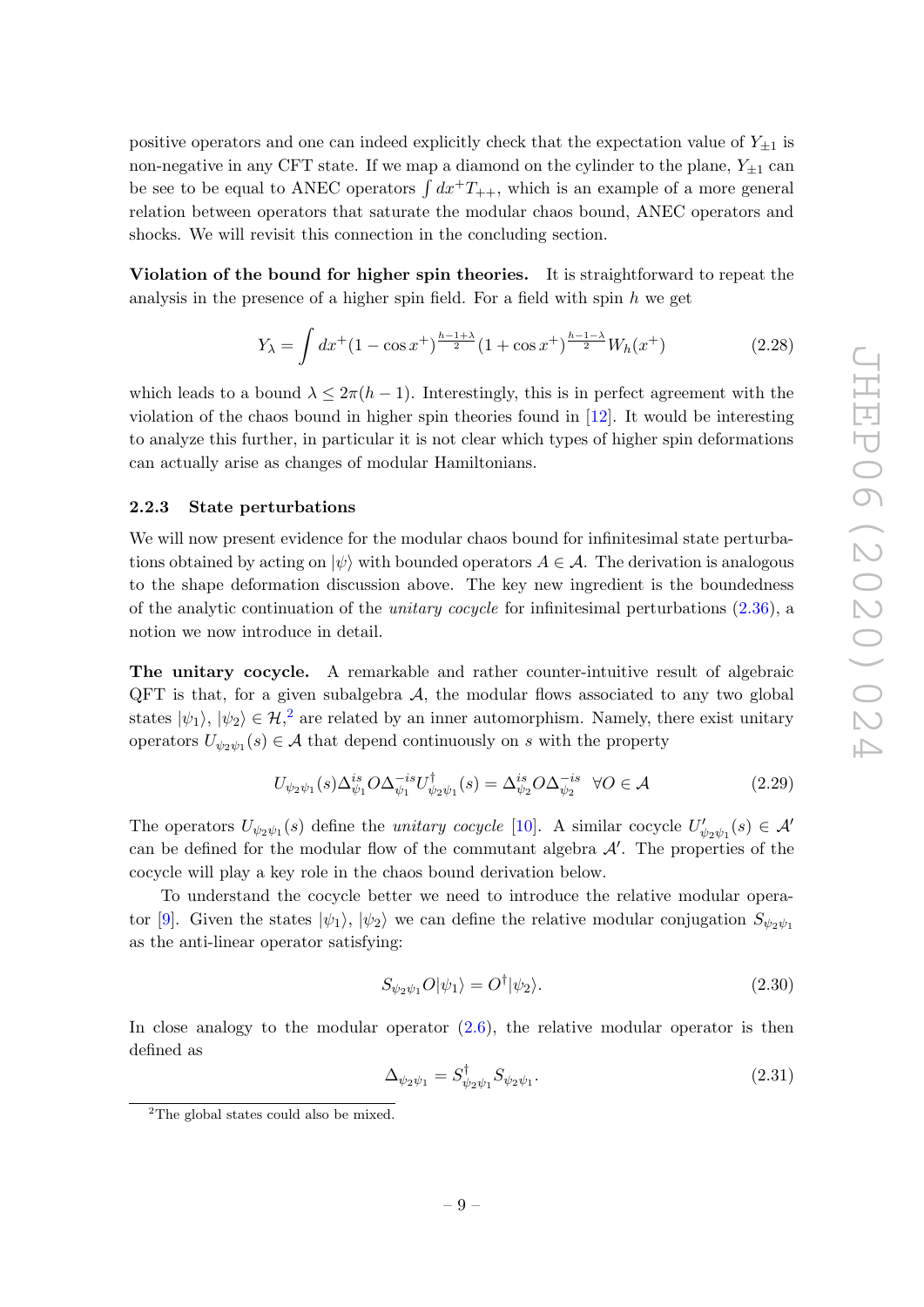It is a positive semi-definite operator with  $\Delta_{21}^z$  holomorphic and bounded for  $-\frac{1}{2} \leq \text{Im}[z] \leq$ 0 and with the properties:

$$
\Delta_{\psi_2\psi_1}^{1/2}|\psi_1\rangle = |\psi_2\rangle. \tag{2.32}
$$

<span id="page-11-4"></span><span id="page-11-2"></span>
$$
\Delta_{\psi_2 \psi_1} = \Delta_{\psi_1} \text{ when: } |\psi_1\rangle = |\psi_2\rangle \tag{2.33}
$$

$$
S(\psi_2|\psi_1) = -\langle \psi_1 | \log \Delta_{\psi_2 \psi_1} | \psi_1 \rangle > 0 \tag{2.34}
$$

where  $S(\psi_2|\psi_1)$  is the relative entropy of the corresponding reduced states on the subalgebra A.

The unitary cocycle can then formally be constructed in terms of the modular and relative modular flows

<span id="page-11-1"></span>
$$
U_{\psi_2\psi_1}(s) = \Delta_{\psi_2\psi_1}^{is} \Delta_{\psi_1}^{-is}.
$$
\n(2.35)

The combination of eq.  $(2.29)$  and  $(2.35)$  reveals that the relative modular flow acts as the modular flow of  $H_{\text{mod}}^2$  on operators in A. On the other hand, because  $U_{\psi_2\psi_1} \in \mathcal{A}$ and therefore commutes with operators in the commutant  $\mathcal{A}' - \Delta_{\psi_2\psi_1}^{is}$  acts as the modular flow of  $H_{\text{mod}}^1$  on operators in  $\mathcal{A}'$ . The converse is true for the relative modular flow of the commutant algebra  $A'$ .

Boundedness of the cocycle in the strip. The first step in arguing for the modular chaos bound for state excitations is to establish the boundedness of the unitary cocycle when analytically continued in the interior of the strip  $-1/2 \leq \text{Im}[s] \leq 0$ :

<span id="page-11-0"></span>
$$
||U_{\psi_2\psi_1}(s)|| \le \max\{\kappa, 1\} \tag{2.36}
$$

when the two states are related by  $|\psi_2\rangle = A|\psi_1\rangle$  where  $A \in \mathcal{A}$  is a bounded operator with norm:

$$
||A|| = \sup_{|\phi_1\rangle, |\phi_2\rangle \in \mathcal{H}} |\langle \phi_1 | A | \phi_2 \rangle| = \kappa > 0
$$
\n(2.37)

The proof [\[10\]](#page-23-7) is quite straightforward. Consider the action of the unitary cocycle on the dense subspace of the Hilbert space  $|O'\rangle = O'|\psi_1\rangle$  obtained by acting with  $O' \in \mathcal{A}'$  on the cyclic, separating vector  $|\psi_1\rangle$ :

<span id="page-11-3"></span>
$$
U_{\psi_2\psi_1}(z)|O'\rangle = O'U_{\psi_2\psi_1}(z)|\psi_1\rangle
$$
\n(2.38)

When Im[z] = 0,  $U_{21}(z)$  is unitary and  $(2.36)$  is obviously satisfied. When  $z = s - \frac{i}{2}$  $\frac{i}{2}$ using  $(2.32)$  and  $(2.3)$  in  $(2.38)$  gives:

$$
U_{\psi_2\psi_1}(s - i/2)|O'\rangle = O'\Delta_{\psi_2\psi_1}^{is + 1/2} \Delta_{\psi_1}^{-is - \frac{1}{2}} |\psi_1\rangle = O'\Delta_{\psi_2\psi_1}^{is} |\psi_2\rangle
$$
  
=  $O'U_{\psi_2\psi_1}(s) \Delta_{\psi_1}^{is} A \Delta_{\psi_1}^{-is} |\psi_1\rangle$   
=  $U_{\psi_2\psi_1}(s) \Delta_{\psi_1}^{is} A \Delta_{\psi_1}^{-is} |O'\rangle$  (2.39)

It immediately follows that the norm of the resulting state satisfies:

$$
\left| \left| U_{\psi_2 \psi_1}(s - i/2) |O' \rangle \right| \right| \le \kappa ||O' \rangle || \tag{2.40}
$$

The boundedness of  $\Delta_{\psi_2\psi_1}^z$  in the strip, by virtue of the Hadamard three-lines theorem implies:

$$
||U_{\psi_2\psi_1}(z)|| \le \kappa^{-2\text{Im}[z]} \le \max\{\kappa, 1\} \tag{2.41}
$$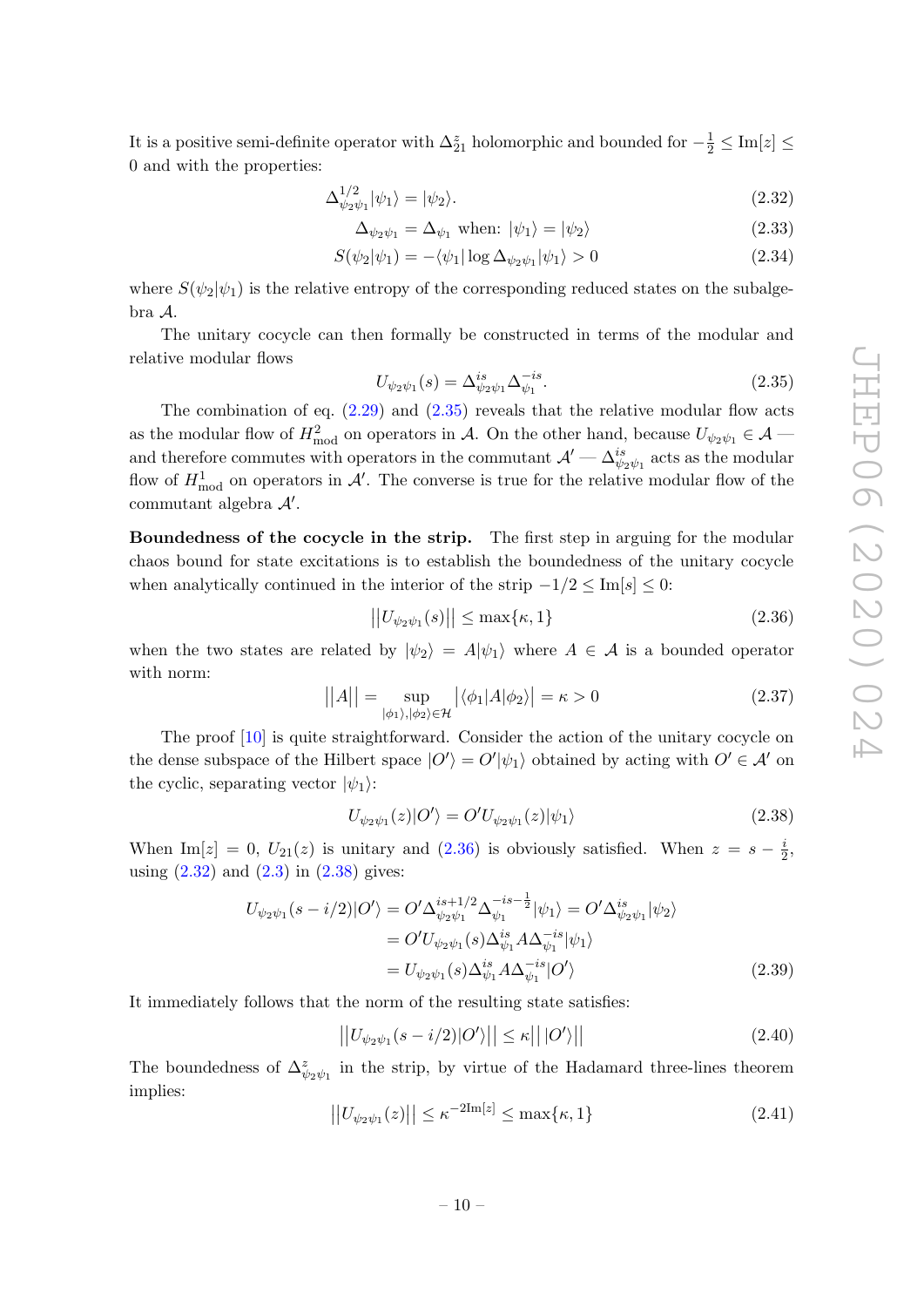The modular chaos bound. Consider now two states  $|\psi_1\rangle$  and  $|\psi_2\rangle = A|\psi_1\rangle$ ,  $A \in \mathcal{A}$ where we take  $||A|| \leq 1 + \epsilon \mu$ ,  $\mu \sim O(1)$  and  $\langle \psi_1 | A | \psi_1 \rangle = 1 - O(\epsilon^2)$ ,  $\epsilon \ll 1$  so that the new state is an infinitesimal perturbation of  $|\psi_1\rangle$ . From eq. [\(2.29\)](#page-10-2) we know that

<span id="page-12-0"></span>
$$
\left| \left| \Delta_{\psi_2 \psi_1}^{is} \Delta_{\psi_1}^{-is} \right| \right| = \left| \left| U_{\psi_2 \psi_1}(s) \right| \right| \le 1 + \epsilon \mu \tag{2.42}
$$

as long as  $-1/2 \leq \text{Im}[s] \leq 0$ . Recalling  $(2.33)$ , we can perturbatively expand the relative modular flow as:  $\Delta_{\psi_2\psi_1}^{is} \approx \exp[-i(H_{\text{mod}}^1 + \epsilon \delta D_{\psi_2\psi_1})s]$ . Substituting it in [\(2.42\)](#page-12-0) we obtain an expression identical to  $(2.11)$ , so we can repeat the procedure for shape deformations: Combine the two exponentials using BCH, assume that  $\delta D_{\psi_2 \psi_1}(s) \sim e^{\lambda s} G_+$  for  $\text{Re}[s] \gg 1$ and take the limit  $s \to \sigma - \frac{i}{2}$  $\frac{i}{2}$ ,  $\sigma \to \infty$ . As before, this translates to the requirement

<span id="page-12-2"></span>
$$
\left| \left| \exp \left[ -\epsilon \frac{e^{\lambda \sigma}}{\lambda} \sin \frac{\lambda}{2} G_+ \right] \right| \right| \le \exp[\epsilon \mu]. \tag{2.43}
$$

If we take  $\sigma \gg \frac{1}{\lambda} \log(\lambda \mu)$  the deviation of the right hand side from 1 becomes negligible and the boundedness of the unitary cocycle implies that:

<span id="page-12-1"></span>
$$
G_+ \ge 0
$$
  
  $\lambda \le 2\pi$  (2.44)

which is, again, the modular chaos bound, albeit for the evolution of the relative modular operator and not the perturbation of the modular Hamiltonian. In view of [\(2.29\)](#page-10-2), however, this constrains  $\delta H_{\text{mod}}$  as well, since for every operator  $O \in \mathcal{A}$  we have

$$
[\delta D_{\psi_2\psi_1}(s), O] = [\delta H_{\text{mod}}(s), O] \tag{2.45}
$$

Thus, as far as the action on the elements of the subregion's algebra is concerned, the two operators are equivalent and [\(2.44\)](#page-12-1) bounds the dominant contributions to  $\delta H_{\text{mod}}(s \to \infty)$ . It is worth emphasizing that this does not, strictly speaking, bound the matrix elements of  $\delta H_{\text{mod}}$  as in [\(2.10\)](#page-5-2), but instead the matrix elements of the commutator of  $\delta H_{\text{mod}}$  with operators  $O \in \mathcal{A}$ . This is actually sufficient for our holographic considerations in section [3,](#page-14-0) since our arguments rely on this weaker modular chaos condition. Nevertheless, it would be interesting to find direct evidence for the stronger bound [\(2.10\)](#page-5-2) for state deformations.

It is, also, important to note that it is generally not possible to bound the action of  $\delta H_{\text{mod}}$  on operators in the commutant  $O' \in \mathcal{A}'$  using the arguments presented here. The reason is that the unitary cocycle for  $\mathcal{A}'$  is bounded when  $|\psi_1\rangle = A'|\psi_2\rangle$  for some  $A' \in \mathcal{A}'$ with  $||A'|| = 1 + \epsilon \mu'$  which is clearly not generally true, given that we already assumed  $|\psi_2\rangle = A|\psi_1\rangle$ ,  $A \in \mathcal{A}$  with  $||A|| = 1 + \epsilon \mu$ . For these special cases, however, our argument applies to the complementary region as well, constraining the growth of matrix elements of  $[\delta H_{\text{mod}}, O]$  for any operator O of the theory.

Exponential growth from state perturbations. A natural question is whether state perturbations can ever generate exponentially growing  $\delta H_{\text{mod}}(s)$  in order for our modular chaos bound to have non-trivial content. To address this, let us contrast two classes of bounded operators  $\tilde{A}$  we can use to infinitesimally perturb the state: 1) Operators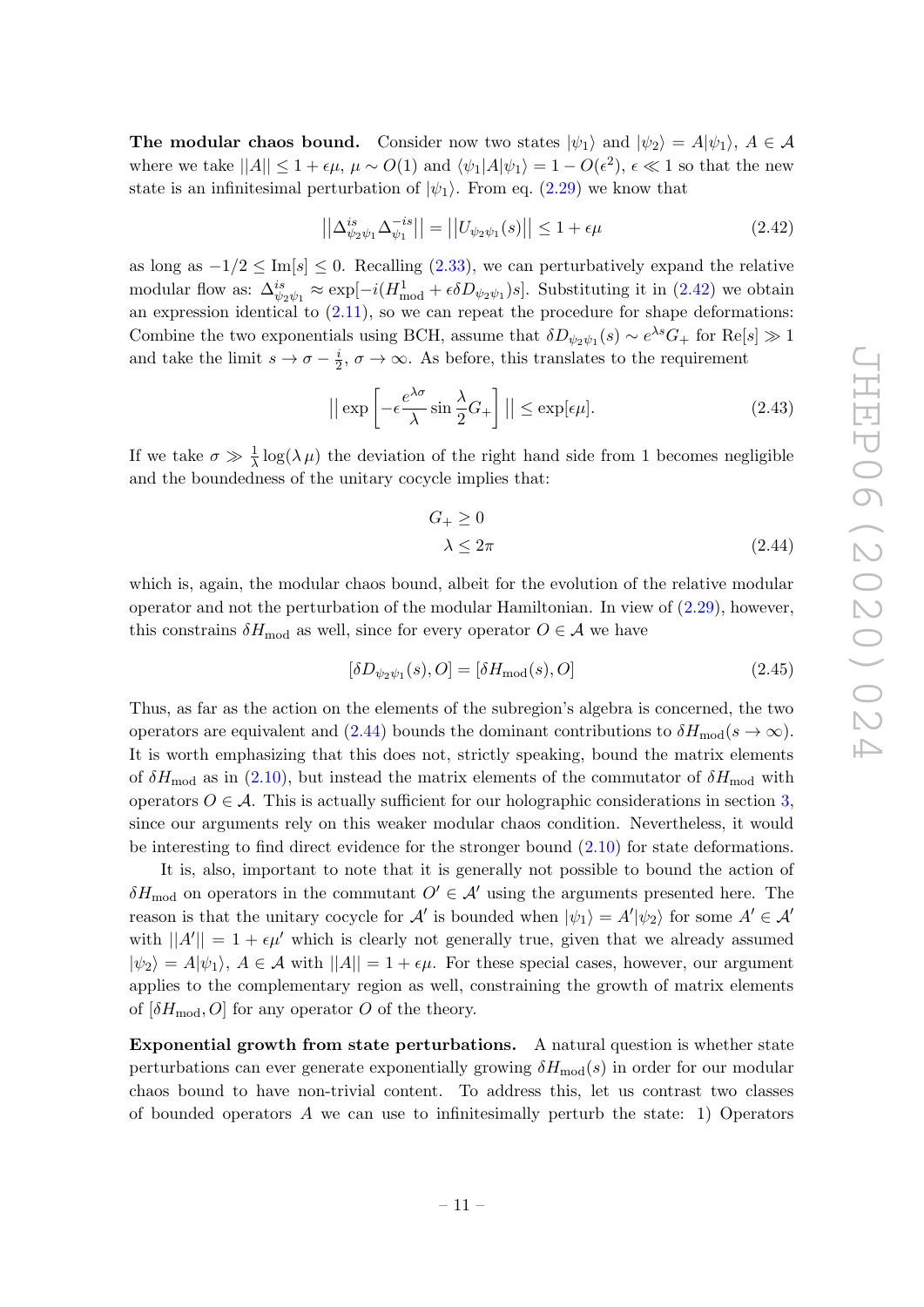$A = 1 + \epsilon O$  with O a bounded operator  $||O|| = \mu$  of the subregion algebra A, 2) operators  $A = \exp[-\epsilon C]$  where  $C \geq 0$  a positive semi-definite, unbounded operator.

For the first case, the modular chaos bound is trivial: There are no possible exponential contributions to  $\delta H_{\text{mod}}(s)$  as we send  $s \to \infty$ . To see this, let us first assume that indeed  $\delta H_{\text{mod}}(s) \sim e^{\lambda s} G_+$  as before. Then  $(2.44)$  tells us that  $G_+ \geq 0$ . However, we can also consider the state perturbation by  $A' = 1-\epsilon O$ . The boundedness of O implies the same for  $A'$ , so the cocycle satisfies  $(2.42)$  and the chaos bound applies again. However, at first order in  $\epsilon$ , the change of the modular Hamiltonian is now  $\delta H'_{\text{mod}} = -\delta H_{\text{mod}}$ , so [\(2.43\)](#page-12-2) yields  $G_{+} \leq 0$ . The cocycle boundedness for these two perturbations implies that the assumed exponentially growing matrix elements are in fact zero.

The situation is different, however, for the excitation  $\exp[-\epsilon C] |\psi\rangle$  where C is a positive semi-definite, unbounded operator. The bound [\(2.44\)](#page-12-1) applies to this state deformation but it cannot be applied to the one with the opposite sign because  $\exp[\epsilon C]$  is unbounded so the reasoning we used in our proof above is invalid. Such state perturbations can thus potentially generate exponentially growing matrix elements.

### <span id="page-13-0"></span>2.3 The modular chaos bound at large  $N$

When the quantum field theory of interest is a large  $N$  QFT, e.g. a holographic CFT,  $1/N$  serves as an additional perturbative parameter. This enables us to achieve a finer characterization of modular chaos, tailored to large N systems, by considering the large N limit of the general bound [\(2.10\)](#page-5-2).

This limit needs to be taken with care. Instead of arbitrary matrix element of  $\delta H_{\text{mod}}(s)$ , we will consider excitations of the reference state  $|\psi\rangle$  by an  $n \sim O(1)$  number of low dimension operators  $\Delta \sim O(1)$ ; that is simply the requirement that the energy difference between the states considered and  $|\psi\rangle$  does not scale with N. In holography, when  $|\psi\rangle$  is a sufficiently semi-classical state  $\frac{d}{dx}$  i.e. a state prepared by a Euclidean path integral with sources turned on — this subspace of the Hilbert space is the, so-called, *code subspace*, dual to bulk supergravity excitations about the classical spacetime generated by  $|\psi\rangle$ . Moreover, we want to take the large N limit before we study the matrix elements of  $\delta H_{\text{mod}}(s \to \infty)$ . The exponentials  $e^{\lambda s}$  that may appear in  $\delta H_{\rm mod}(s)$  due to modular chaos must not compete with its  $1/N$  expansion, thus we must restrict s to be in the intermediate modular time regime  $1 \ll 2\pi s \ll \log N$ , namely to not scale with N.

We, therefore, propose that for large  $N$  systems

<span id="page-13-1"></span>
$$
\lim_{\substack{1 \leqslant N \\ 1 \leqslant 2\pi|s| \leqslant \log N}} \left| \frac{d}{ds} \log F_{ij}(s) \right| \leq 2\pi
$$
\nwhere:  $F_{ij}(s) = \left| \langle \chi_i | e^{i H_{\text{mod}} s} \delta H_{\text{mod}} e^{-i H_{\text{mod}} s} | \chi_j \rangle \right|, \quad \forall | \chi_i \rangle \in \mathcal{H}_{\text{code}}^{\psi}$ 

\n(2.46)

We will refer to this as the *large N modular chaos bound*.

Since  $(2.46)$  can be obtained by taking the large N limit of the general bound  $(2.10)$ , the arguments presented in the previous sections can also be used in support of the large N bound: The product of modular flows for shape deformations of the region [\(2.11\)](#page-6-1), or the unitary cocycle [\(2.29\)](#page-10-2) for the state perturbations of section [2.2.3,](#page-10-0) are bounded in the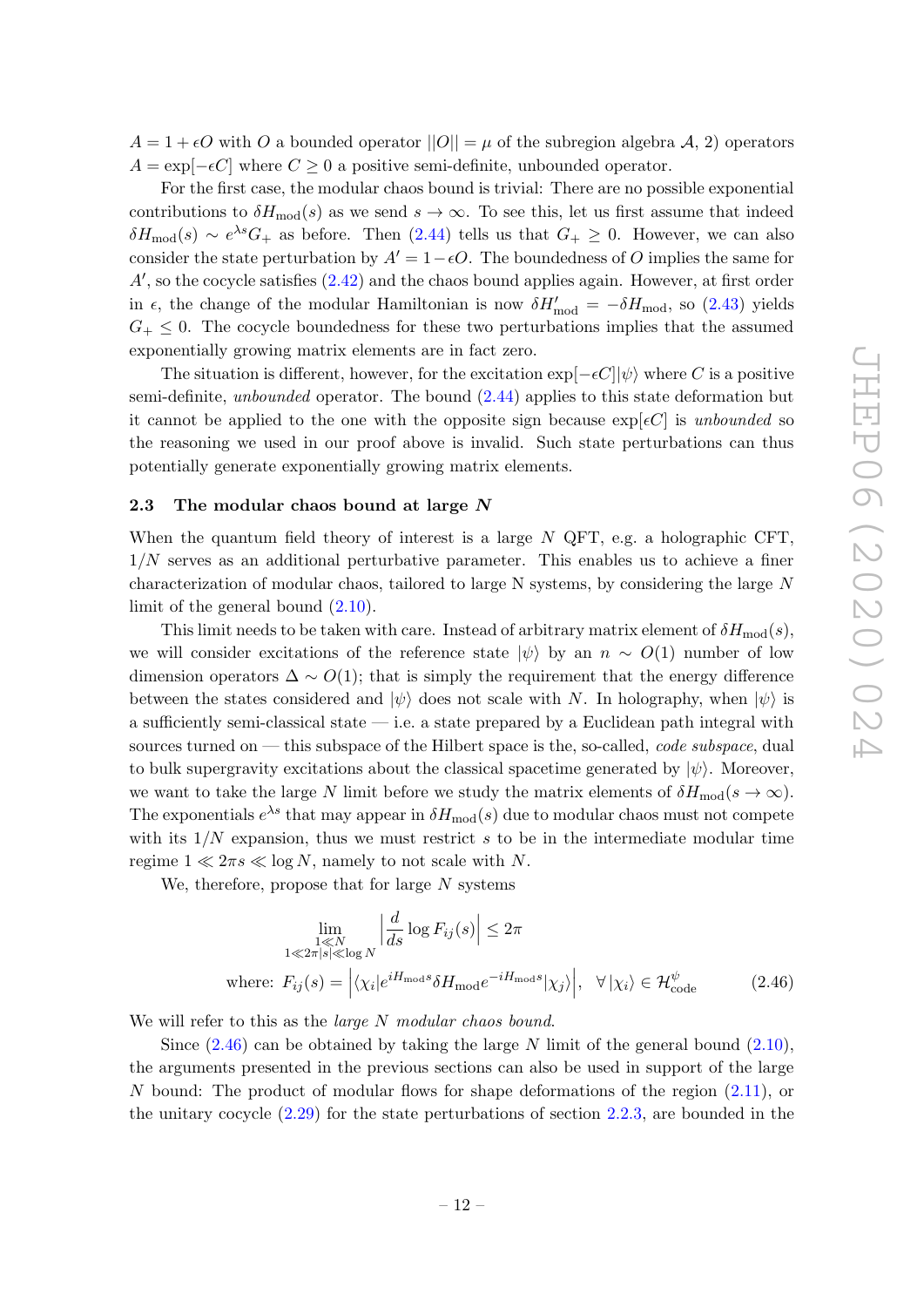entire  $-1/2 \leq \text{Im}[s] \leq 0$  strip. Therefore, by expanding in N and assuming at most an exponential dependence of  $\delta H_{\text{mod}}$  on s for  $1 \ll 2\pi s \ll \log N$ , we can again bound the exponent using the same arguments.

However, the two bounds are physically distinct. Saturation of one does not imply saturation of the other; moreover, even when both are saturated, the maximally growing contributions to  $\delta H_{\text{mod}}$  in the corresponding modular time regimes are not a priori related. It is the large N modular bound  $(2.46)$  that will be important in our holographic discussion in section [3.](#page-14-0)

In AdS/CFT, the code-subspace projection of the CFT modular Hamiltonian is mapped to the bulk modular Hamiltonian for the degrees of freedom in the entanglement wedge by the JLMS relation [\[7,](#page-23-4) [14\]](#page-23-10)

$$
\langle \chi_i | H_{\text{mod}}^{\text{CFT}} | \chi_j \rangle = \langle \chi_i | H_{\text{mod}}^{\text{bulk}} | \chi_j \rangle, \quad \forall \, |\chi_i \rangle \in \mathcal{H}_{\text{code}}^{\psi}
$$
\n(2.47)

Eq.  $(2.46)$  then is the boundary avatar of the modular chaos bound  $(2.10)$  for the bulk QFT on the classical background sourced by the reference state  $|\psi\rangle$ . This holographic interpretation of the large N bound can be viewed as an alternative motivation for  $(2.46)$ assuming one accepts the validity of the general asymptotic bound  $(2.10)$ . In the following section we will turn  $(2.46)$  into a powerful new tool for probing the local structure of the holographic spacetime.

The large N modular chaos bound is a generalization to the Maldacena-Shenker-Stanford bound [\[4\]](#page-23-1). When the state  $|\psi\rangle$  is the QFT vacuum and the subregion of interest is half of space the modular Hamiltonian is simply the Rindler boost generator. Condi-tion [\(2.46\)](#page-13-1), therefore, bounds the large boost limit of  $\delta H_{\text{mod}}$ . By appropriately selecting our state perturbation we can generate changes in the modular Hamiltonian that are products of bounded operators in the left and right Rindler wedge  $\delta H_{\text{mod}} = O_L O_R - \langle O_L O_R \rangle$  where the subtraction of the expectation value is required for recovering the normalization of the modular operator. This is, in fact, the MSS chaos bound on the Rindler OTOCs.

#### <span id="page-14-0"></span>3 Part II: modular chaos and local structure of the hologram

#### <span id="page-14-1"></span>3.1 Modular scrambling modes

The bound of the previous section bans operators whose modular growth rate exceeds [\(2.46\)](#page-13-1) from contributing to changes in  $H_{\text{mod}}$ . This renders operators that marginally comply with modular law physically interesting objects. We dub the latter modular scrambling modes.

The modular scrambling modes cannot generally be constructed microscopically except in very special cases, e.g. in the  $CFT_2$  vacuum [\(2.27\)](#page-9-2). Nevertheless, they can be extracted from a shape variation of the modular Hamiltonian, as the dominant operator contributions in the large modular time limit:

<span id="page-14-2"></span>
$$
G_{+} = \frac{1}{2\pi} \lim_{s \to \Lambda} e^{-2\pi s} e^{-iH_{\text{mod}}s} \delta H_{\text{mod}} e^{iH_{\text{mod}}s}
$$

$$
G_{-} = -\frac{1}{2\pi} \lim_{s \to -\Lambda} e^{2\pi s} e^{-iH_{\text{mod}}s} \delta H_{\text{mod}} e^{iH_{\text{mod}}s}
$$
(3.1)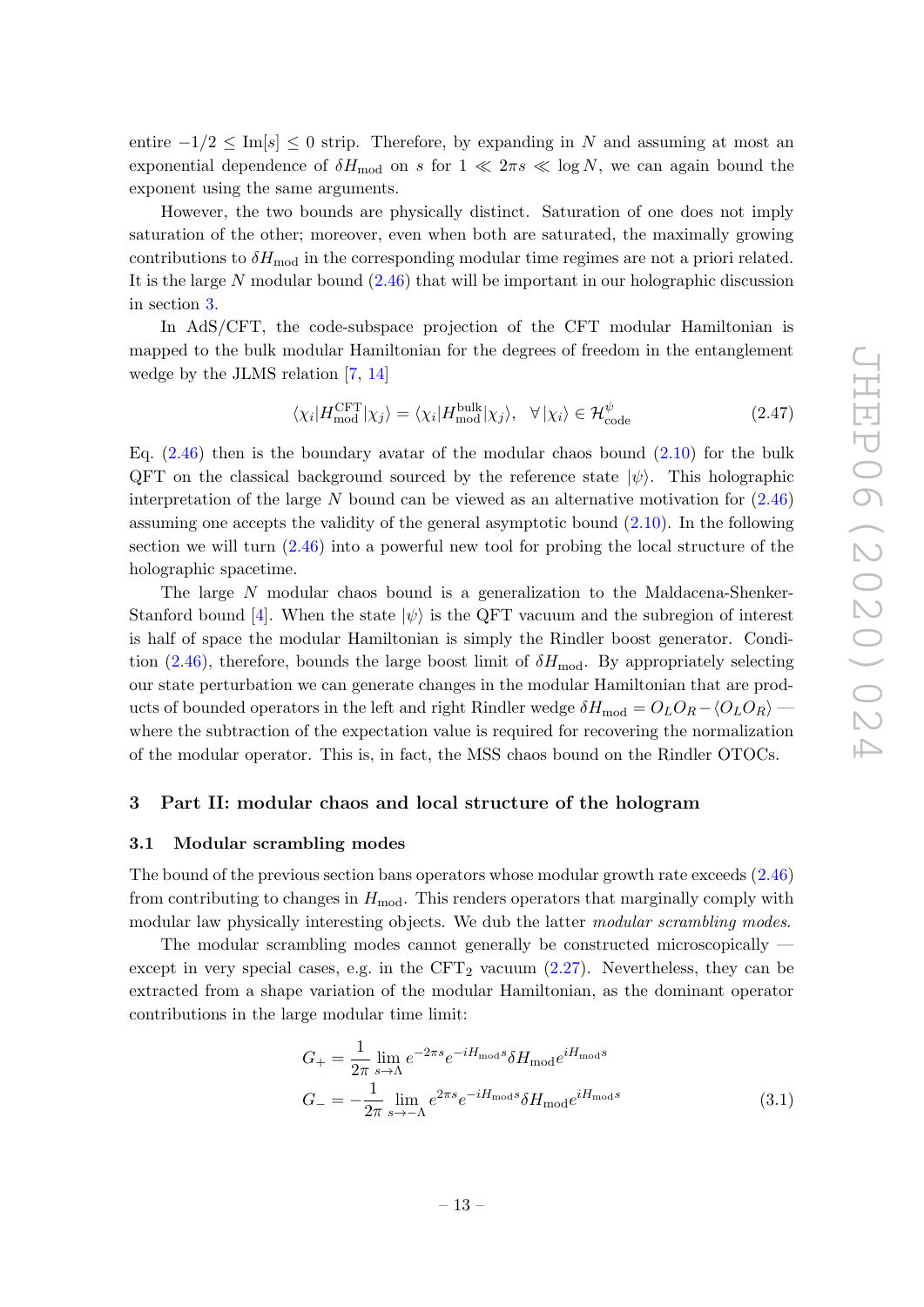where we take  $1 \ll 2\pi\Lambda \ll \log N$  as we explained in section [2.3.](#page-13-0)  $G_{\pm}$  obey by construction:

<span id="page-15-0"></span>
$$
[H_{\text{mod}}, G_{\pm}] \approx \pm 2\pi i \, G_{\pm} \tag{3.2}
$$

which we will refer to as the *modular chaos commutator*.

Importantly, the modular scrambling modes generate approximate symmetries of the background state  $|\psi\rangle$ . Invariance of  $|\psi\rangle$  under modular flow of any subregion R implies that  $\delta H_{\text{mod}}|\psi\rangle = 0$  which by virtue of  $(3.1)$  becomes

<span id="page-15-1"></span>
$$
G_{\pm}|\psi\rangle \approx 0. \tag{3.3}
$$

In this section, we utilize  $(3.1)$ , supplemented by the standard holographic dictionary, to derive the dual of the modular scrambling modes and argue that the symmetry algebra [\(3.2\)](#page-15-0), [\(3.3\)](#page-15-1) is a holographic manifestation of the local Poincare symmetry of the bulk.

More precisely, we show that, for a shape deformation

- 1.  $G_{\pm}$  are supported in an  $O(e^{-2\pi\Lambda}\ell)$  neighborhood of the Ryu-Takayanagi surface, where  $\ell$  is the scale of non-locality of the bulk modular flow, typically set by the normal extrinsic curvature of the surface  $\ell \sim 1/K_{i,j|n}$ , and
- 2. in a small neighborhood  $x^{\pm} \ll e^{-2\pi\Lambda} \ell$  about the RT surface,<sup>[3](#page-15-2)</sup>  $G_{\pm}$  are geometric transformations  $\zeta_{\alpha}^{\mu}$  $\binom{\mu}{(\pm)}$  that deform the bulk extremal surface. In particular, they are shifts along the future/past null directions that preserve the RT surface's normal frame  $(A.9)$ :

<span id="page-15-3"></span>
$$
\mathcal{L}_{\zeta_{(\pm)}} g_{\alpha\mu}(x^{\alpha} = 0, y^{i}) = 0 \qquad (3.4)
$$

where  $\mu$  is a bulk spacetime index,  $x^{\alpha}$ ,  $\alpha = 0, 1$  parametrize distances along the orthogonal 2D plane with the RT surface at  $x^{\alpha} = 0$ , and  $y^{i}$ ,  $i = 1, ..., d-2$  are internal surface coordinates. Consistent with  $(3.3)$ , these are *approximate local isometries* of the metric:

<span id="page-15-4"></span>
$$
\mathcal{L}_{\zeta_{(\pm)}} g_{\mu\nu}(x^{\alpha} = 0, y^{i}) = O(e^{-2\pi\Lambda})
$$
\n(3.5)

The vector field  $\zeta = \zeta_{(+)} + \zeta_{(-)}$  generates the modular parallel transport of [\[8\]](#page-23-5) and is discussed further in the appendix.

We propose that the shift generators  $(3.4)$  are the only bulk modular scrambling modes. For an arbitrary state or shape perturbation of the region, the large modular time limit in [\(3.1\)](#page-14-2) allows us to "zoom in" a small neighborhood of the RT surface and extract the geometric piece of  $\delta H_{\text{mod}}$ : The approximate local bulk symmetry moving the RT surface to its new location.

A simple and well understood example of modular scrambling modes are the ANEC operators  $G_{\pm} \propto \int dx^{\pm}T_{\pm\pm}$ , appearing in shape deformations of vacuum modular Hamiltonians for Rindler wedges [\[18\]](#page-23-11). As was shown in [\[31\]](#page-24-0), these operators describe shockwaves in AdS, generating translations along the null sheets emanating from the Ryu-Takayanagi surface. Our result in this section can be understood as a local version of this construction, valid for arbitrary states and backgrounds.

<span id="page-15-2"></span> $3x^{\pm}$  are the normal null coordinates about the RT surface located at  $x^{\pm} = 0$ .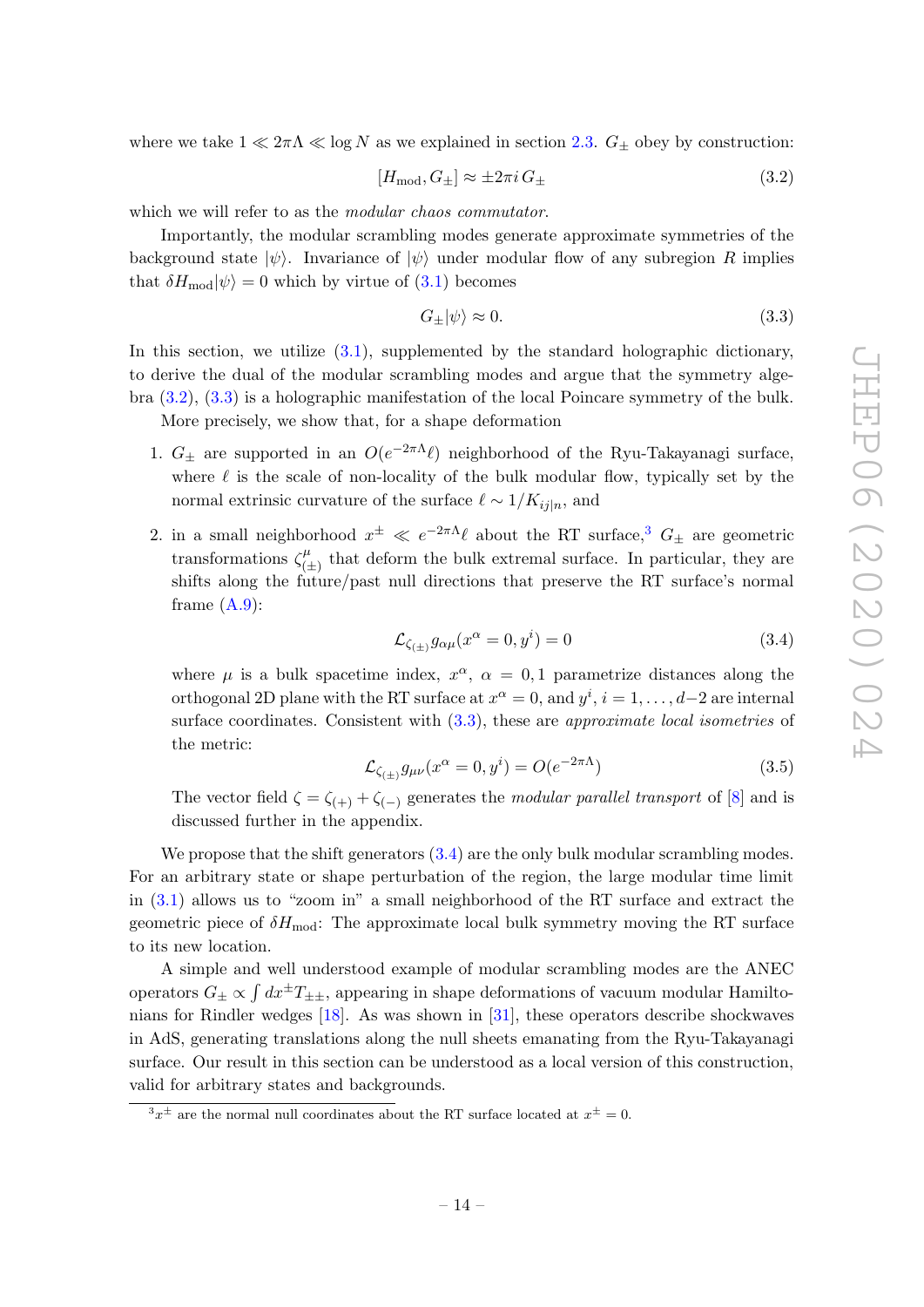#### <span id="page-16-0"></span>3.2 The bulk derivation

We are interested in the representation of the modular scrambling modes on bulk operators, within the code subspace. This amounts to understanding the contributions to the correlation function

<span id="page-16-4"></span>
$$
\frac{e^{-2\pi\Lambda}}{2\pi} \langle \phi_1 \phi_2 \dots [e^{-iH_{\text{mod}}\Lambda} \delta H_{\text{mod}} e^{iH_{\text{mod}}\Lambda}, \phi(x^{\alpha}, y^i)] \dots \phi_n \rangle \tag{3.6}
$$

with  $n \sim O(1)$  that survive in the large  $\Lambda$  limit. It is convenient to divide our analysis into three cases depending on the bulk location of the operator  $\phi(x^{\alpha}, y^{i})$ : (a) Near the RT surface  $(x^{\alpha} K_{ij|\alpha} \ll e^{-2\pi\Lambda})$ , (b) far from the RT surface  $(x^{\alpha} K_{ij|\alpha} \gg e^{-2\pi\Lambda})$ , (c) the intermediate region  $(x^{\alpha} K_{ij|\alpha} \sim e^{-2\pi \Lambda})$ . It is worth noting that in the limit we are interested in  $1 \ll 2\pi\Lambda \ll \log N$  the region near the RT surface, although exponentially small, is parametrically larger than Planck size and therefore effective field theory applies.

**Near the RT surface.** By virtue of the JLMS relation  $\parallel$ , the modular Hamiltonian of a CFT subregion is holographically mapped to the bulk QFT modular Hamiltonian of the corresponding entanglement wedge, as long as we are interested in code subspace dynamics. Since the bulk theory is a weakly coupled QFT,  $H_{\text{mod}}^{\text{bulk}}$  admits an expansion of the form:

$$
H_{\text{mod}}^{\text{bulk}} = \int dx_1 dx_2 K_{ab}^{(0)}(x_1, x_2) \phi_a(x_1) \phi_b(x_2)
$$
  
+ 
$$
\frac{1}{N} \int dx_1 dx_2 dx_3 K_{abc}^{(1)}(x_1, x_2, x_3) \phi_a(x_1) \phi_b(x_2) \phi_c(x_3) + \dots
$$
(3.7)

where we used  $\phi_a$  to denote all the fundamental fields in the theory. While the detailed form of [\(3.7\)](#page-16-1) depends on the state, its action on localized operators  $\phi(x^{\alpha}, y^{i})$  very close to the RT surface  $(x^{\alpha} K_{ij|\alpha} \ll 1)$  is equivalent to a geometric boost on the orthogonal 2D plane, up to  $O(x^{\alpha} K_{ij|\alpha})$  corrections [\[13\]](#page-23-12):

<span id="page-16-3"></span>
$$
\langle \phi_1 \phi_2 \dots [H_{\text{mod}}, \phi(x^{\alpha}, y^i)] \dots \phi_n \rangle = \zeta_{\text{boost}}^{\mu} \partial_{\mu} \langle \phi_1 \phi_2 \dots \phi(x^{\alpha}, y^i) \dots \phi_n \rangle + O(x^{\alpha} K_{ij|\alpha}) \quad (3.8)
$$

where  $\zeta_{\text{boost}}$  is an approximate local isometry of the bulk metric near the RT surface:

<span id="page-16-1"></span>
$$
\mathcal{L}_{\zeta_{\text{boost}}} g_{\mu\nu} = O(x^2, x^\alpha K_{ij|\alpha}) \tag{3.9}
$$

with  $x^{\alpha}$  the normal coordinates to the RT surface, located at  $x^{\alpha} = 0$ . In normal Riemann coordinates about  $x^{\alpha} = 0$  [\(A.3\)](#page-21-1) the modular boost vector field simply reads:

<span id="page-16-2"></span>
$$
\zeta_{\text{boost}}^{\mu} \partial_{\mu} = x^{+} \partial_{+} - x^{-} \partial_{-} + O(x^{2}) \tag{3.10}
$$

It follows that  $\delta H_{\text{mod}}$  for a shape deformation of the boundary region acts on operators in this neighborhood as the vector flow:

$$
\langle \phi_1 \phi_2 \dots [\delta H_{\text{mod}}, \phi(x^{\alpha}, y^i)] \dots \phi_n \rangle = \delta \zeta_{\text{boost}}^{\mu}(x^{\alpha}, y^i) \partial_{\mu} \langle \phi_1 \phi_2 \dots \phi(x^{\alpha}, y^i) \dots \phi_n \rangle + O(x^{\alpha} K_{ij|\alpha})
$$
\n(3.11)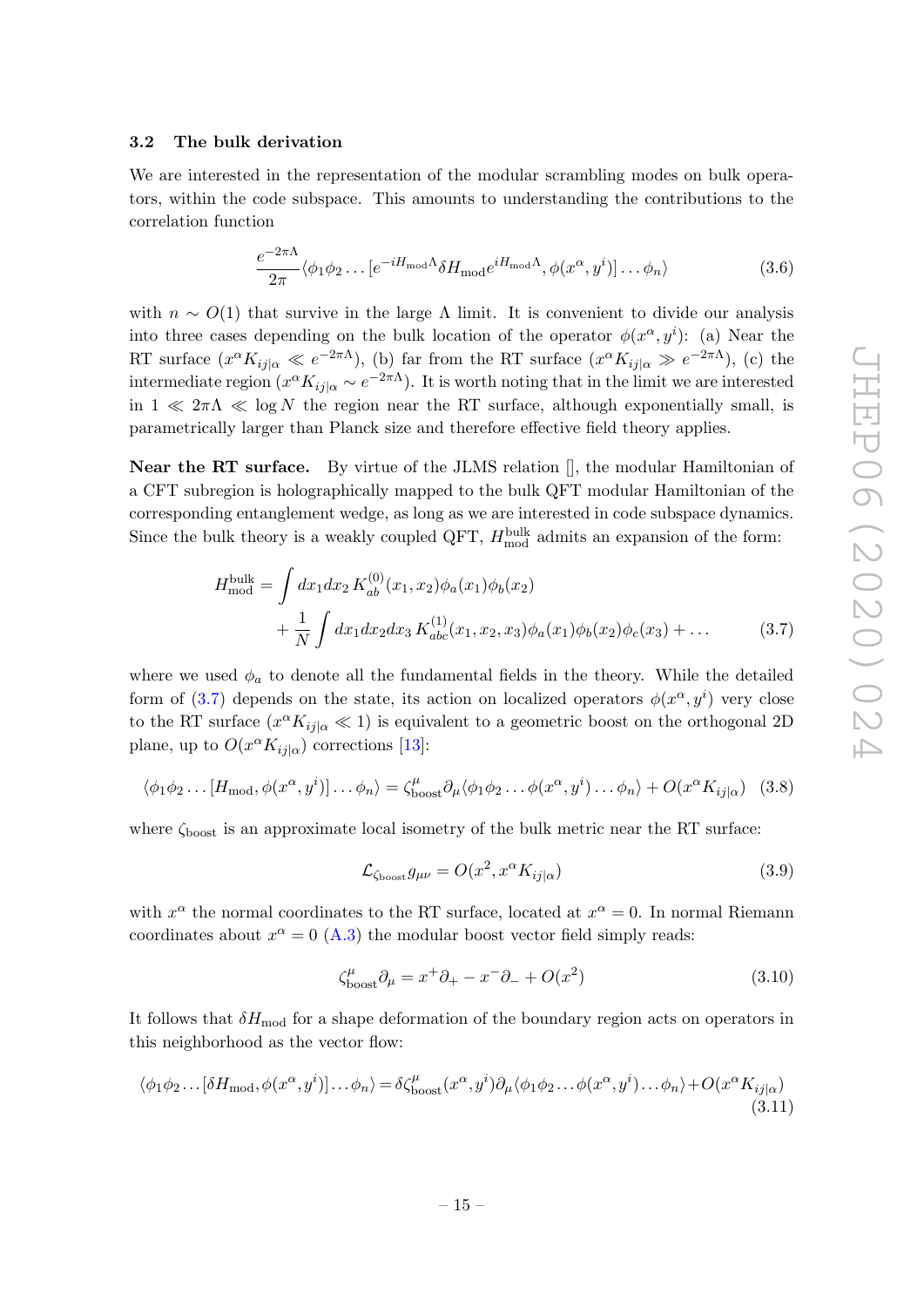The difference of the modular boosts for the two RT surfaces  $\delta \zeta_{\rm boost}^{\mu}$  was analyzed in [\[8\]](#page-23-5). For clarity, we present an alternative discussion in our appendix. It is generated by a vector flow  $\zeta^{\mu}$ 

<span id="page-17-1"></span>
$$
\delta \zeta_{\text{boost}}^{\mu} = [\zeta^{\mu}, \zeta_{\text{boost}}^{\mu}] \tag{3.12}
$$

where  $[\cdot, \cdot]$  is the vector Lie bracket, which can be shown to satisfy  $(3.4)$  and thus it is a local isometry of the metric at the RT surface, up to  $O(x^{\alpha} K_{ij}{}_{|\alpha})$  corrections.  $\zeta^{\mu}$  can be decomposed in terms of vector fields with definite weights  $\pm 2\pi$ , 0 under modular boosts

<span id="page-17-0"></span>
$$
\zeta^{\mu} = \zeta_{(+)}^{\mu} + \zeta_{(-)}^{\mu} + \zeta_{(0)}^{\mu} \tag{3.13}
$$

The last term in  $(3.13)$  drops out of the commutator in  $(3.12)$  and  $(3.11)$  becomes:

<span id="page-17-2"></span>
$$
\langle \phi_1 \phi_2 \dots [\delta H_{\text{mod}}, \phi(x^{\alpha}, y^i)] \dots \phi_n \rangle = 2\pi \left( \zeta_{(+)}^{\mu} - \zeta_{(-)}^{\mu} \right) \partial_{\mu} \langle \phi_1 \phi_2 \dots \phi(x^{\alpha}, y^i) \dots \phi_n \rangle + O(x^{\alpha} K_{ij|\alpha})
$$
\n(3.14)

When the bulk operator  $\phi(x^{\alpha}, y^i)$  is located in the region  $x^{\alpha} K_{ij} |_{\alpha} \ll e^{-2\pi \Lambda}$  around the RT surface, the geometric approximation to the bulk modular flow can be trusted for modular times of order  $\Lambda$ . The action of  $G_{\pm}$  on  $\phi$  is obtained simply by using [\(3.14\)](#page-17-2) and the finite version of  $(3.8)$  in  $(3.6)$ :

<span id="page-17-5"></span>
$$
\langle \phi_1 \phi_2 \dots [G_{\pm}, \phi(x^{\alpha}, y^i)] \dots \phi_n \rangle = \zeta_{(\pm)}^{\mu} \partial_{\mu} \langle \phi_1 \phi_2 \dots \phi(x^{\alpha}, y^i) \dots \phi_n \rangle + O(e^{-2\pi \Lambda}) \tag{3.15}
$$

with the vector fields  $\zeta_{(\pm)}$  given in  $(A.9)$ .

Far from the RT surface. For operators away from the edge of the wedge  $(x^{\alpha} K_{ij}{}_{|\alpha}) \gg$  $e^{-2\pi\Lambda}$  modular evolution for  $s \sim O(\Lambda)$  will crucially depend on the full, non-local expression [\(3.7\)](#page-16-1) since the naive application of a Rindler boost moves them to locations with  $x^{\alpha} K_{ij|\alpha} \gg 1$  where the geometric approximation becomes invalid. In computing [\(3.6\)](#page-16-4) we are, thus, required to use the exact modular scrambling modes, which formally are

<span id="page-17-4"></span>
$$
G_{\pm} = \pm \frac{e^{-2\pi\Lambda}}{2\pi} \Big( \int dx_1 dx_2 \, \delta K_{ab}^{(0)}(x_1, x_2) \phi_a(x_1, \Lambda) \phi_b(x_2, \Lambda) + \frac{1}{N} \int dx_1 dx_2 dx_3 \, \delta K_{abc}^{(1)}(x_1, x_2, x_3) \phi_a(x_1, \Lambda) \phi_b(x_2, \Lambda) \phi_c(x_3, \Lambda) + \dots \Big) \tag{3.16}
$$

where we used  $\phi(x,\Lambda) = e^{iH_{\text{mod}}\Lambda}\phi(x)e^{-iH_{\text{mod}}\Lambda}$  to avoid clutter. It is generally difficult to say what the commutator  $[\phi(x,\Lambda), \phi(x)]$ ,<sup>[4](#page-17-3)</sup> is, when  $\Lambda \gg 1$ , but it is easy to see what it is not: exponentially growing with  $\Lambda$ . Modular flow of a generic state will smear  $\phi(x)$ over the interior of the entanglement wedge while preserving its boundedness and, thus, its commutator with all localized bounded operators will typically decay with  $\Lambda$  — a suppression that gets further enhanced by the decaying exponential in the definition of  $G_{\pm}$  [\(3.16\)](#page-17-4). In other words, expressions like [\(3.16\)](#page-17-4) can only lead to exponentially growing contributions under modular flow when the action of the modular operator is geometric.

<span id="page-17-3"></span><sup>&</sup>lt;sup>4</sup>inside code subspace correlation functions.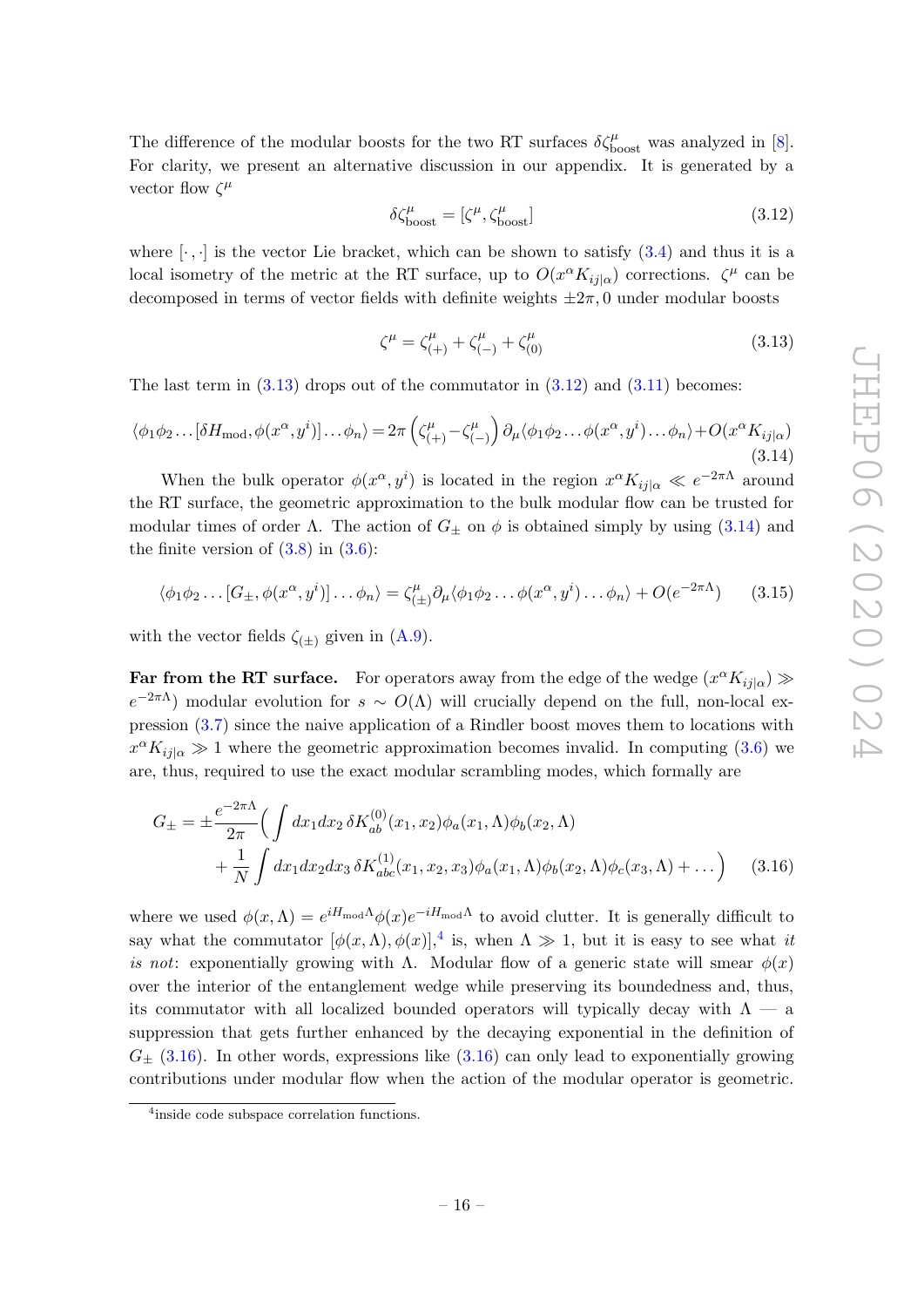For general states, we therefore expect that

$$
\langle \phi_1 \phi_2 \dots [G_{\pm}, \phi(x)] \dots \phi_n \rangle \lesssim O(e^{-2\kappa \Lambda})
$$
  
for:  $x^{\alpha} K_{ij|\alpha} \gg e^{-2\pi \Lambda}$ ,  
 $n \sim O(1)$   
 $\kappa > 0$  (3.17)

An obvious exception to this argument is the case of entanglement wedges for ball shaped boundary subregions in pure AdS. Both the modular Hamiltonian and its shape deformation are simply generators of spacetime's isometries and the modular scrambling modes act geometrically in the entire wedge. This, however, does not contradict our discussion, since it is simply the statement that  $(A.9)$  is valid in the entire bulk subregion and not just in the RT surface neighborhood.

Intermediate region. The above analysis leaves out a small intermediate region  $x^{\alpha} K_{ij|\alpha} \sim e^{-2\pi\Lambda}$ , where the action of  $G_{\pm}$  on bulk operators is not discussed. The difficulty of capturing this edge effect stems from the fact that modular flow remains geometric for almost the entire  $s \sim O(\Lambda)$  evolution — thus generating the enhancement we saw in [\(3.15\)](#page-17-5) — but the non-local corrections become important for an  $O(1)$  amount of modular time.  $[G_+, \phi]$  will therefore contain, besides the geometric piece [\(3.15\)](#page-17-5), non-local contributions which are suppressed by  $e^{-O(1)}$  — an exponent that does not scale with  $\Lambda$ . As a result we do not have control over  $G_{\pm}$  in this region.

#### <span id="page-18-0"></span>3.3 Poincare from Lyapunov

Our discussion reveals that, up to an edge effect, the holographic modular scrambling modes generate a geometric transformation, localized near RT surface. The approximate symmetry  $(3.3)$  of the boundary state is mapped to the local symmetry  $(3.5)$  of the bulk spacetime.

Most interestingly, the chaos commutator

$$
[H_{\text{mod}}, G_{\pm}] \approx \pm 2\pi i G_{\pm} \tag{3.18}
$$

which on the boundary is a consequence of the maximal modular "Lyapunov" exponent, in the dual gravity picture follows directly from the local Poincare commutator near the RT surface

$$
[B, P^{\pm}] = \pm i P^{\pm} \tag{3.19}
$$

where  $B, P^{\pm}$  stand for the generators of boosts and null translations, respectively. This observation is aligned with the recent discussion of [\[22\]](#page-24-1) where effective symmetry generators of AdS<sup>2</sup> were constructed by exploiting the chaotic properties of its SYK dual. It also rhymes with the constructions of [\[23\]](#page-24-2) where the maximally chaotic decay of OTOCs was explained, in an effective theory context, as a consequence of a shift symmetry in the effective "quantum hydrodynamic" action.

Similarly, in our work, we see saturation of modular chaos stemming, holographically, from the local Poincare algebra about an entanglement horizon. It is tempting to reverse this logic and ask: Is maximal modular chaos the quantum mechanical principle underlying the emergence of the local translation generators of the dual spacetime?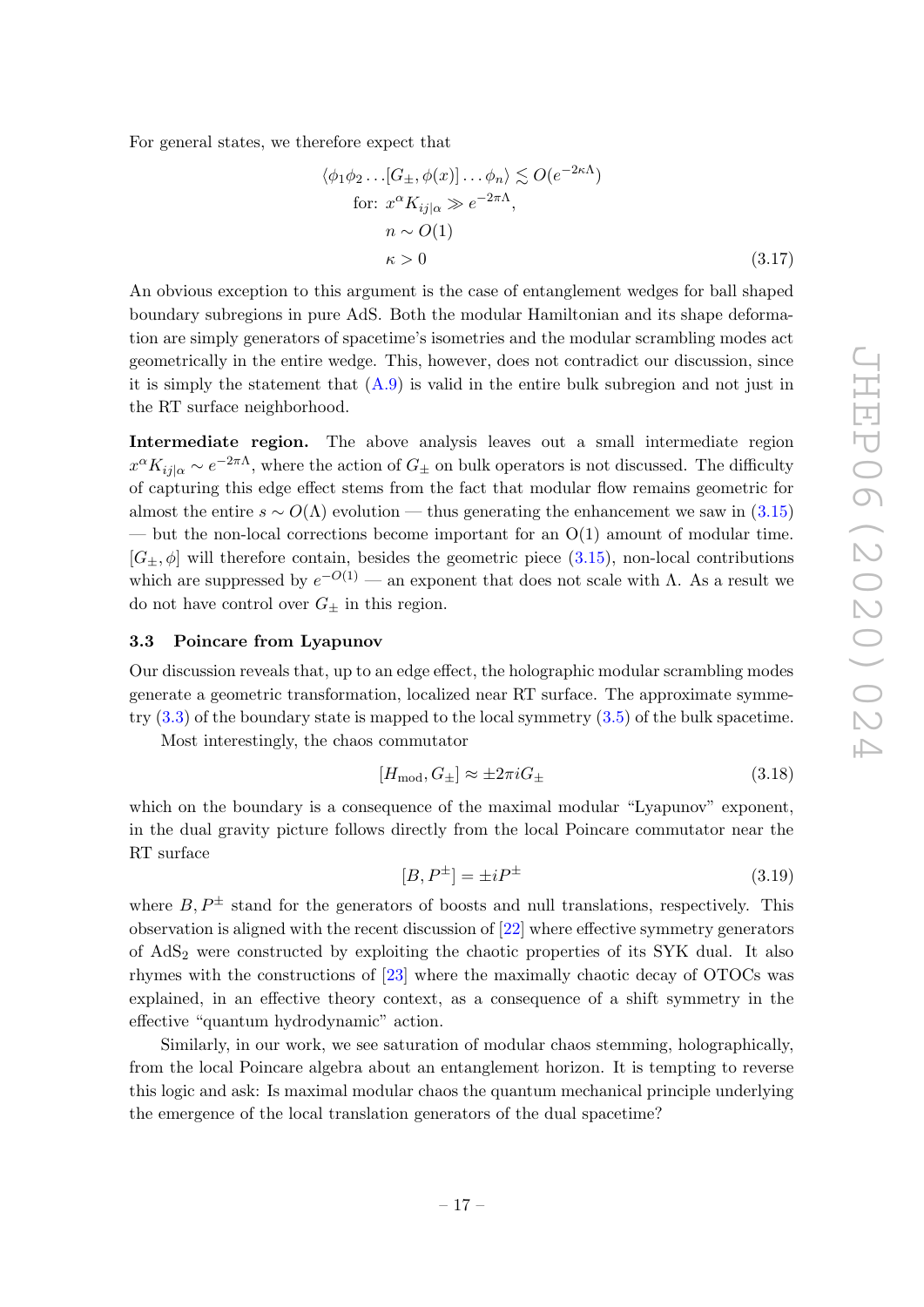#### <span id="page-19-0"></span>3.4 Curvature from modular scrambling algebra

The geometric flow generated by  $G_{\pm}$  is what was dubbed modular Berry transport in [\[8,](#page-23-5) [15,](#page-23-13) 16. The property that  $\zeta_{(+)}$  preserve the normal frame of the extremal surface results in a non-trivial algebra for  $G_+, G_-.$  We may utilize the modular scrambling modes associated to a continuous family of RT surfaces to transport a vector degree of freedom in the bulk. Upon closing this path in the space of RT surfaces, we obtain a non-trivial holonomy transformation which is controlled by the geometric component of the modular Berry curvature [\[8\]](#page-23-5). The scrambling mode commutator underlies this curvature.

Using the explicit form for the flows  $\zeta_{(\pm)}$ , the scrambling commutator can be explicitly computed (see appendix). In normal Riemann gauge about the RT surface [\(A.3\)](#page-21-1) we find:

$$
[G_+, G_-] = J^i(y)\partial_i + \delta x^+ \delta x^- R_{+-}{}^{\mu}{}_{\alpha} x^{\alpha} \partial_{\mu}
$$
  
+ 
$$
\left(\frac{1}{2}\epsilon_{-+}\nabla^i \delta x^- \nabla_i \delta x^+ - 2J^i(y)a_i(y)\right) (x^+ \partial_+ - x^- \partial_-)
$$
  
where: 
$$
J^i = \frac{1}{2} \left(\delta x^- \nabla^i \delta x^+ - \delta x^+ \nabla^i \delta x^- \right)
$$
(3.20)

with  $\nabla_i \delta x^{\alpha} = \partial_i \delta x^{\alpha} + \Gamma^{\alpha}_{i\beta} \delta x^{\beta} = \partial_i \delta x^{\alpha} + a_i \eta^{\alpha \gamma} \epsilon_{\beta \gamma} \delta x^{\beta}$  and  $\delta x^{\pm}(y)$  the lightlike components of the vector field describing the RT surface deformation. The latter is a solution to the differential equation

<span id="page-19-2"></span>
$$
\eta_{\alpha\beta}\nabla^i\nabla_i\delta x^{\beta} = R^i_{(\alpha|\beta)i}\delta x^{\beta} - K_{\alpha|ij}K^{ij}_{\beta}\delta x^{\beta}
$$
\n(3.21)

which follows from the requirement that the deformed surface must also be extremal [\[20\]](#page-23-15). Eq. [\(3.20\)](#page-19-2) is not an operator equality but, as in the previous section, the statement that correlation functions of  $[[G_+, G_-], \phi(x)]$  for  $x \ll e^{-2\pi \Lambda} \ell$  are obtained by acting with the differential operator in the r.h.s. of  $(3.20)$  on the correlation functions of  $\phi(x)$ . Moreover, since we have neglected corrections of the order  $(x^{\alpha} K_{ij}{}_{|\alpha})$  throughout the bulk discussion, the commutator [\(3.20\)](#page-19-2) can be consistently considered non-vanishing only when there is a hierarchy between the extrinsic curvature of the RT surface and the bulk curvature:

$$
R \gg K^2 \tag{3.22}
$$

The geometric representation of the bulk  $G_{\pm}$  establishes a direct link between the  $[G_+, G_+]$  and the bulk curvature. This clarifies the proposal of  $[8]$  and highlights an aspect of entanglement, encoded in the modular scrambling mode algebra, that reflects local gravitational data.

#### <span id="page-19-1"></span>4 Outlook

The puzzle of bulk reconstruction is a question of principle. Bulk quantities can often be reexpressed in the boundary language but satisfactory developments ought to do more: They must point at those quantum principles that underly the effective gravitational organization of the CFT data and reflect the key features of the spacetime description. In this paper, we offer an observation of this kind, relating the emergent algebra of local shifts about a Ryu-Takayanagi surface to the saturation of a Quantum Field Theory bound on modular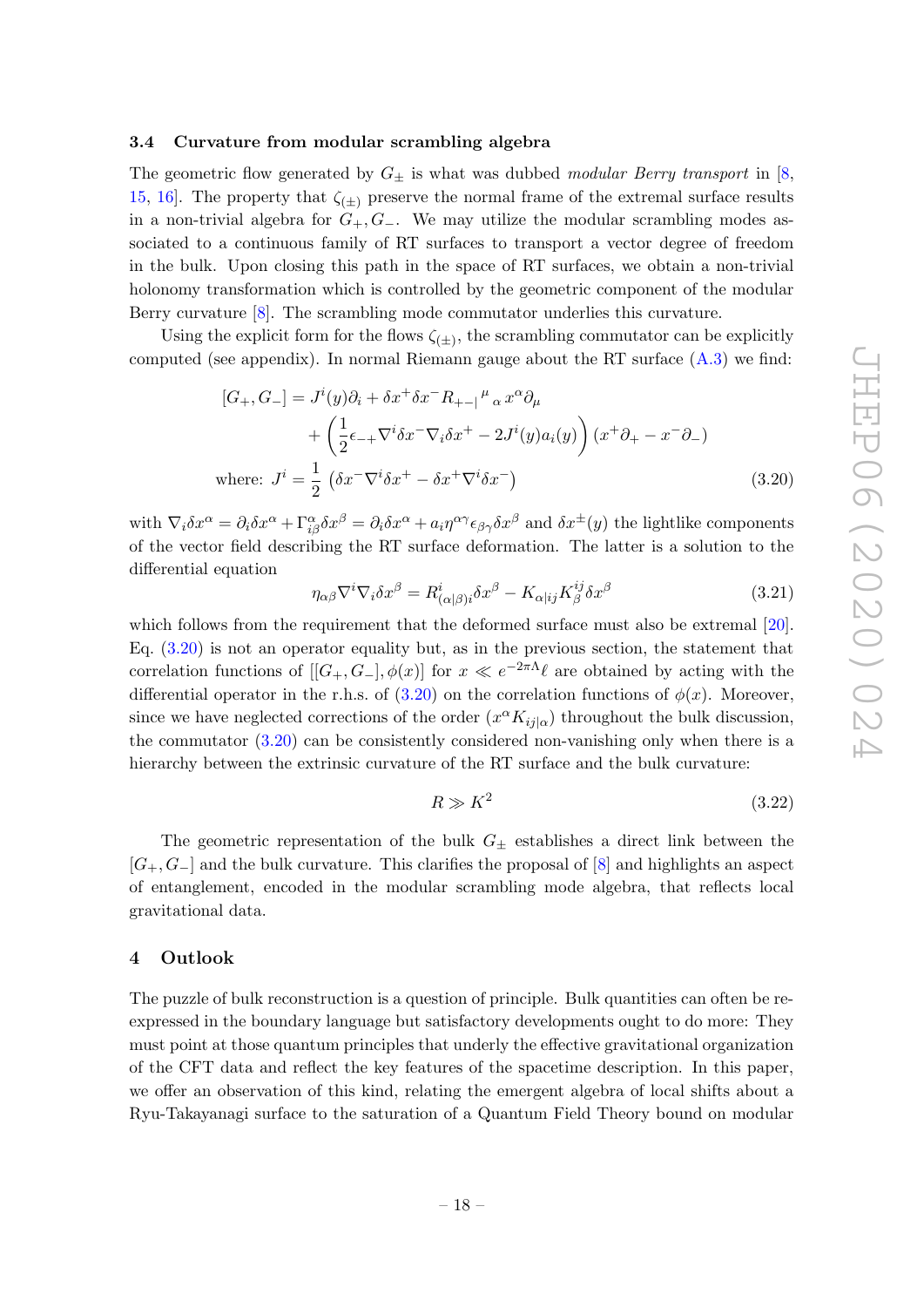flow which we conjectured and proved in certain cases. An interesting direction for future work is to try to improve on our arguments in section [2.2.3](#page-10-0) and derive the bound for general state deformations. The ideas of [\[24\]](#page-24-3) may prove helpful in this task.

Relation to operator size. Interesting recent works [\[25,](#page-24-4) [26\]](#page-24-5) have suggested the identification of the radial momentum of a moving particle in  $AdS<sub>2</sub>$  with a notion of "size" of the corresponding operator in the boundary quantum system. The key observation in favor of this proposal crucially relies on the maximally chaotic nature of the boundary dual: The size of the boundary excitation grows exponentially in time, closely resembling the exponential blueshifting of a bulk particle as it freely falls towards the  $AdS<sub>2</sub>$  black hole. Based on this proposal, effective generators of bulk translations can be constructed [\[22\]](#page-24-1).

It is interesting to explore the connection of these ideas to the results presented here. The notion of modular chaos developed in this work may serve as a starting point for defining operator size in higher dimensional theories. Conversely, thinking in terms of the modular Hamiltonians for the degrees of freedom carried along an observer's worldline, instead of the subalgebras of boundary subregions, may link modular chaos to the Poincare algebra in a local bulk neighborhood.

Effective theory for modular chaos and gravity. From the perspective of the approximately flat region in the vicinity of a Ryu-Takayanagi surface, our modular scrambling modes look like light-ray operators of the bulk stress tensor. These operators are closely related to gravitational physics. In the '90s, 't Hooft [\[27\]](#page-24-6) and Erik and Herman Verlinde [\[28\]](#page-24-7) formulated classical gravitational scattering of highly boosted particles in the vicinity of a black as an effective theory for such light-ray operators. This hints at the intriguing possibility of capturing gravitational scattering around an RT surface via an effective theory for modular chaos, perhaps closely related to the discussions of  $[23, 29, 30]$  $[23, 29, 30]$  $[23, 29, 30]$  $[23, 29, 30]$  — a direction we plan to explore in the future. The properties of these light-ray operators were also studied more recently in [\[32](#page-24-10)[–34\]](#page-24-11) where the commutativity of parallel shockwaves was linked to Einstein gravity. The connection of these works to the results presented here is a direction worth investigating further.

#### Acknowledgments

LL is grateful to Daniel Jafferis for many enlightening conversations and related work. We give special thanks to Nima Lashkari for his useful feedback and suggestions. Furthermore, we want to thank Nele Callebaut, Bartek Czech, Netta Engelhardt, Tom Faulkner, Ben Freivogel, Daniel Harlow, Gilad Lifschytz, Hong Liu, Moshe Rozali, Sasha Zhiboedov, Claire Zukowski for useful conversations. We both benefitted from the "String Theory workshop" at the University of Amsterdam and the "10th Crete Regional String meeting". LL greatly appreciates the hospitality of Technion and Haifa Universities. LL is supported by the Pappalardo Fellowship. JdB is supported by the European Research Council under the European Unions Seventh Framework Programme (FP7/2007-2013), ERC Grant agreement ADG 834878.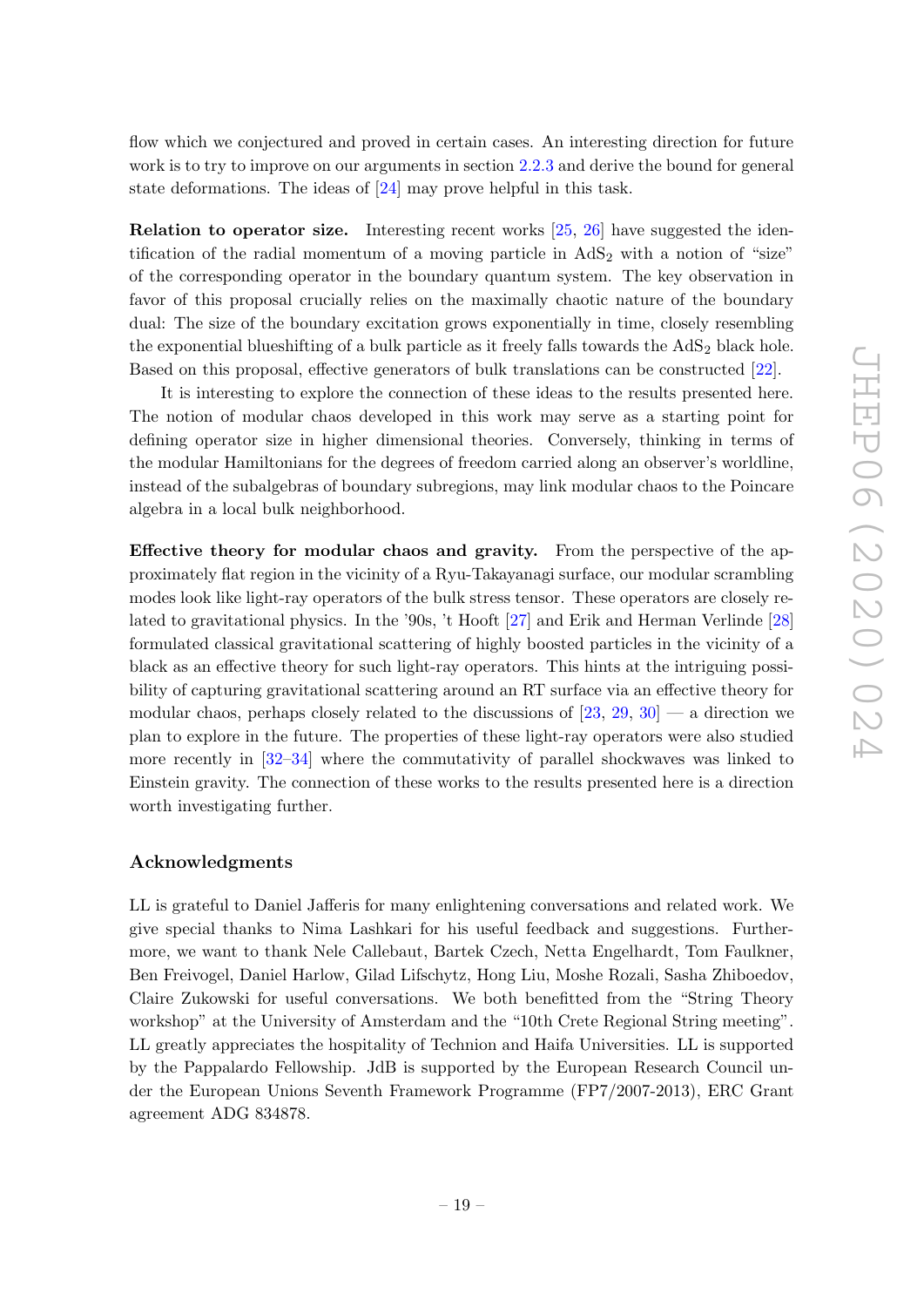#### <span id="page-21-0"></span>A Bulk modular boosts and scrambling modes

The normal Riemann gauge about a codimension-2 extremal surface takes the form:

$$
g_{\alpha\beta} = \eta_{\alpha\beta} - \frac{1}{3} R_{\alpha\gamma\beta\delta} x^{\gamma} x^{\delta} + O(x^3)
$$
\n(A.1)

$$
g_{\alpha i} = a_i(y)\epsilon_{\gamma\alpha}x^{\gamma} + \frac{2}{3}R_{i\beta|\gamma\alpha}x^{\gamma}x^{\beta} + O(x^3)
$$
\n(A.2)

$$
g_{ij} = \gamma_{ij} + 2x^{\alpha} K_{ij|\alpha} + \left( -4\eta_{\alpha\beta} a_i a_j + R_{i(\alpha|\beta)j} + K_{\alpha|i} K_{\beta|jk} \gamma^{lk} \right) x^{\alpha} x^{\beta} + O(x^3) \tag{A.3}
$$

The geometric flow generated by the modular Hamiltonian in the region  $x^{\alpha} K_{ij} |_{\alpha} \ll 1$  is a boost in the orthogonal 2D plane to the surface:

<span id="page-21-1"></span>
$$
\zeta_{\text{boost}}^{\mu} \partial_{\mu} = x^{+} \partial_{+} - x^{-} \partial_{-} + O(x^{2}) \tag{A.4}
$$

Since, quantum mechanically  $H_{\text{mod}}|\psi\rangle = 0$  this geometric boost must be an isometry of the metric in this region. It can be checked explicitly that, indeed,

<span id="page-21-2"></span>
$$
\mathcal{L}_{\zeta_{\text{boost}}} g_{\mu\nu} = O(x^2) + O(x^{\alpha} K_{ij|\alpha}) \tag{A.5}
$$

Consider now an infinitesimally separated minimal surface, located at:  $x^{\alpha} = \delta x^{\alpha}(y)$ . The modular boost of the new subregion  $\zeta_{\text{boost}}'$  is again defined as the approximate killing vector [\(A.5\)](#page-21-2) whose leading order behavior is a boost in the new surface's normal plane. The two vector fields are related by a vector flow  $\zeta$  which at leading order acts the appropriate transverse shift of the surface by  $\delta x^{\alpha}(y)$  and solves the equation

<span id="page-21-5"></span><span id="page-21-3"></span>
$$
\delta \zeta_{\text{boost}} = [\zeta, \zeta_{\text{boost}}] \tag{A.6}
$$

Since both  $\zeta_{\text{boost}}$  and  $\zeta'_{\text{boost}}$  act as normal boosts near the two surfaces,  $\zeta$  can alternatively be obtained as the map between the two different orthonormal coordinate frames:

<span id="page-21-4"></span>
$$
\mathcal{L}_{\zeta}g_{\alpha\mu}(x^{\alpha}=0,y^{i})=0
$$
\n(A.7)

which can be viewed as an alternative definition of the vector field  $\zeta$ . Combined with the fact that  $\mathcal{L}_{\zeta} g_{ij}(x^{\alpha} = 0, y^i) = O(\zeta^{\alpha} K_{ij|\alpha})$ , this vector field generates an approximate isometry in the vicinity of the surface, which is consistent with the invariance of the dual state [\(3.3\)](#page-15-1). The general solution to [\(A.7\)](#page-21-3) in the gauge [\(A.3\)](#page-21-1) reads, up to  $O(x^2, x^{\alpha} K_{ij|\alpha})$ corrections:

$$
\zeta^{\alpha} = \delta x^{\alpha} + O(x^{2})
$$
  
\n
$$
\zeta^{i} = -(\gamma^{ij} \eta_{\alpha\beta} \nabla_{j} \delta x^{\alpha}) x^{\beta} + O(x^{2})
$$
  
\nwhere:  $\nabla_{i} \delta x^{\alpha} = \partial_{i} \delta x^{\alpha} + \Gamma^{\alpha}_{i\beta} \delta x^{\beta} = \partial_{i} \delta x^{\alpha} + a_{i} \eta^{\alpha \gamma} \epsilon_{\sigma \gamma} \delta x^{\sigma}$  (A.8)

The vanishing of  $\partial_{\beta} \zeta^{\alpha}$  is a consequence of the fact that  $\Gamma^{\mu}_{\alpha\beta} = 0$  in the normal Riemann gauge [\(A.3\)](#page-21-1). In more general gauge this term is non zero and it depends on the Christoffel symbols. The expression in general gauge can of course be obtained by a diffeomorphism of the solution  $(A.8)$ . The vector field  $(A.8)$  is not unique, as discussed at length in [\[8\]](#page-23-5) but a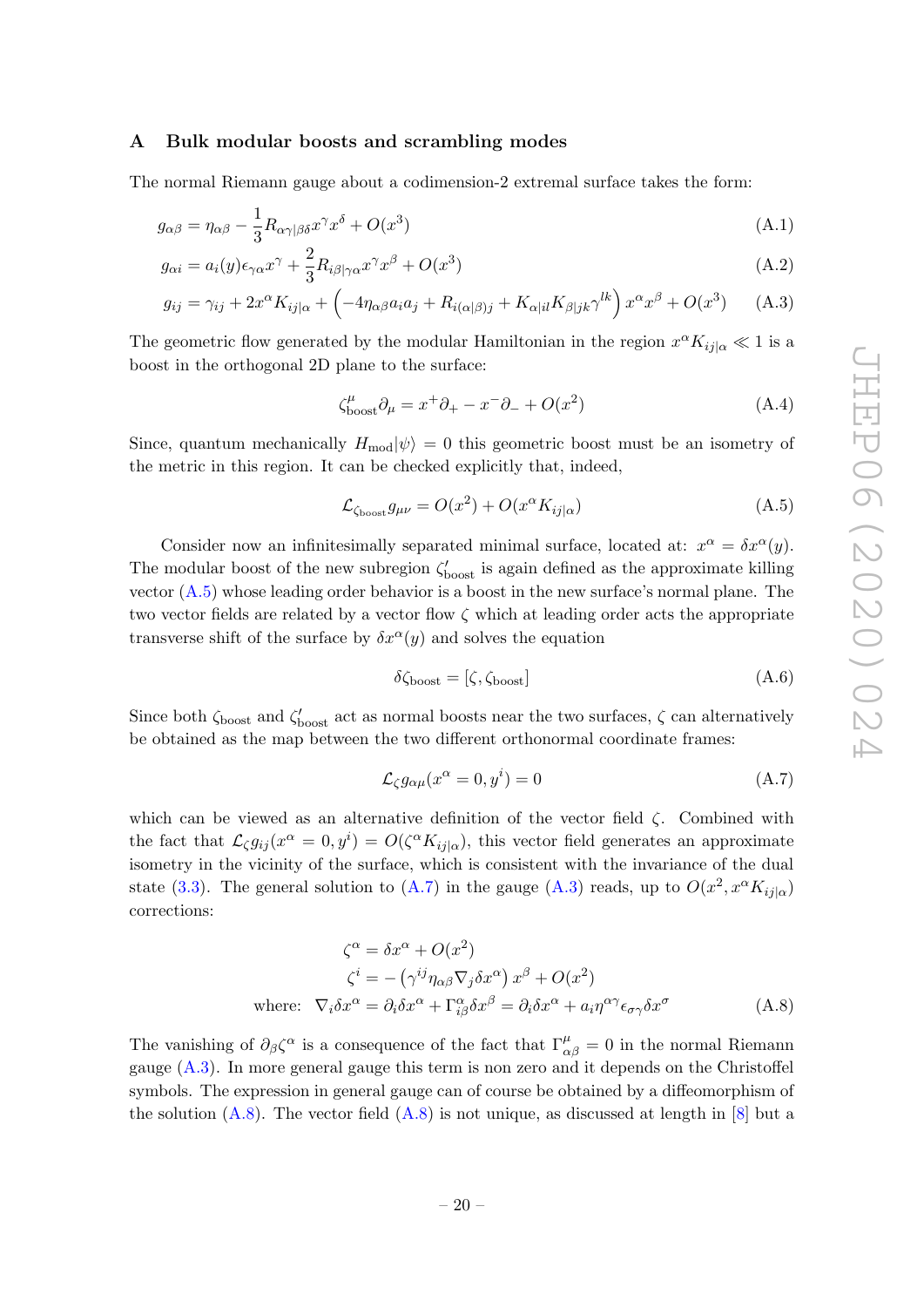"gauge"-equivalence class of solutions may be generated by simply adding to  $\zeta$  contributions that commute with  $\zeta_{boost}$ . These contributions, however, drop out from  $(A.6)$  and do not affect the modular scrambling modes.

The modular scrambling modes are defined as the contributions to  $\delta H_{\text{mod}}$  that saturate the modular chaos bound. Close to the RT surface, modular flow is simply a normal boost [\(A.5\)](#page-21-2) and [\(A.8\)](#page-21-4) decomposes, straightforwardly, into a sum of two vector fields with boost weight  $+1$  and  $-1$  respectively:

$$
\zeta_{(+)}^{\mu} \partial_{\mu} = \delta x^{+} \partial_{+} - x^{-} \gamma^{ij} \nabla_{j} \delta x^{+} \partial_{i} + O(x^{2})
$$
\n
$$
\zeta_{(-)}^{\mu} \partial_{\mu} = \delta x^{-} \partial_{-} - x^{+} \gamma^{ij} \nabla_{j} \delta x^{-} \partial_{i} + O(x^{2})
$$
\n(A.9)

These are, therefore, the contributions that dominate at large positive and large negative modular times respectively.

**Scrambling mode commutator.** The scrambling mode commutator  $[G_+, G_-]$  can be represented on bulk operators close to the RT surface as the vector flow generated by the Lie bracket of  $\zeta_{(\pm)}$ :

<span id="page-22-2"></span><span id="page-22-1"></span>
$$
[G_+, G_-] \to [\zeta_{(+)}, \zeta_{(-)}]^\mu \partial_\mu \tag{A.10}
$$

In performing this computation, one needs to pay attention to a subtlety. The modular scrambling modes expressions [\(A.8\)](#page-21-4) are valid in the normal Riemann gauge where  $\Gamma^{\mu}_{\alpha\beta} = 0$ . However, acting with one of these vector fields will move the surface and change the gauge, as can be seen by  $(A.3)$ . This in turn affects the expression for the modular scrambling mode we act with next. A convenient way to deal with this complication is to adjust the  $O(x^2)$  contributions to the approximate Killing vectors  $(A.8)$  so that they preserve the local gauge and, thus allowing us to use  $(A.9)$  for the second application of the modular scrambling mode in [\(A.10\)](#page-22-2). These gauge-preserving extended vector fields read:

$$
\zeta^{\alpha} = \delta x^{\alpha} + \left(\frac{1}{3} \delta x^{\lambda} \eta^{\alpha \delta} R_{\beta(\lambda|\delta)\gamma} + \frac{1}{2} a_i \nabla^i \delta x^{\lambda} (\epsilon_{\beta \sigma} \eta^{\sigma \alpha} \eta_{\gamma \lambda} + \epsilon_{\gamma \sigma} \eta^{\sigma \alpha} \eta_{\beta \lambda})\right) x^{\beta} x^{\gamma}
$$

$$
\zeta^{i} = -\left(\gamma^{ij}\eta_{\alpha\beta}\nabla_{j}\delta x^{\alpha}\right)x^{\beta} + \frac{1}{3}\delta x^{\beta}R^{i}_{\alpha|\gamma\beta}x^{\alpha}x^{\gamma}
$$
\n(A.11)

where:  $\nabla_i \delta x^{\alpha} = \partial_i \delta x^{\alpha} + \Gamma^{\alpha}_{i\beta} \delta x^{\beta} = \partial_i \delta x^{\alpha} + a_i \eta^{\alpha \gamma} \epsilon_{\sigma \gamma} \delta x^{\sigma}$ (A.12)

Their commutator [\(3.20\)](#page-19-2) follows by a straightforward computation.

Open Access. This article is distributed under the terms of the Creative Commons Attribution License [\(CC-BY 4.0\)](https://creativecommons.org/licenses/by/4.0/), which permits any use, distribution and reproduction in any medium, provided the original author(s) and source are credited.

#### References

- <span id="page-22-0"></span>[1] S. Ryu and T. Takayanagi, Holographic derivation of entanglement entropy from AdS/CFT, [Phys. Rev. Lett.](https://doi.org/10.1103/PhysRevLett.96.181602) 96 (2006) 181602 [[hep-th/0603001](https://arxiv.org/abs/hep-th/0603001)] [IN[SPIRE](https://inspirehep.net/search?p=find+EPRINT+hep-th/0603001)].
- [2] M. Van Raamsdonk, Building up spacetime with quantum entanglement, [Gen. Rel. Grav.](https://doi.org/10.1007/s10714-010-1034-0) 42 [\(2010\) 2323](https://doi.org/10.1007/s10714-010-1034-0) [Int. J. Mod. Phys. D 19 (2010) 2429] [[arXiv:1005.3035](https://arxiv.org/abs/1005.3035)] [IN[SPIRE](https://inspirehep.net/search?p=find+EPRINT+arXiv:1005.3035)].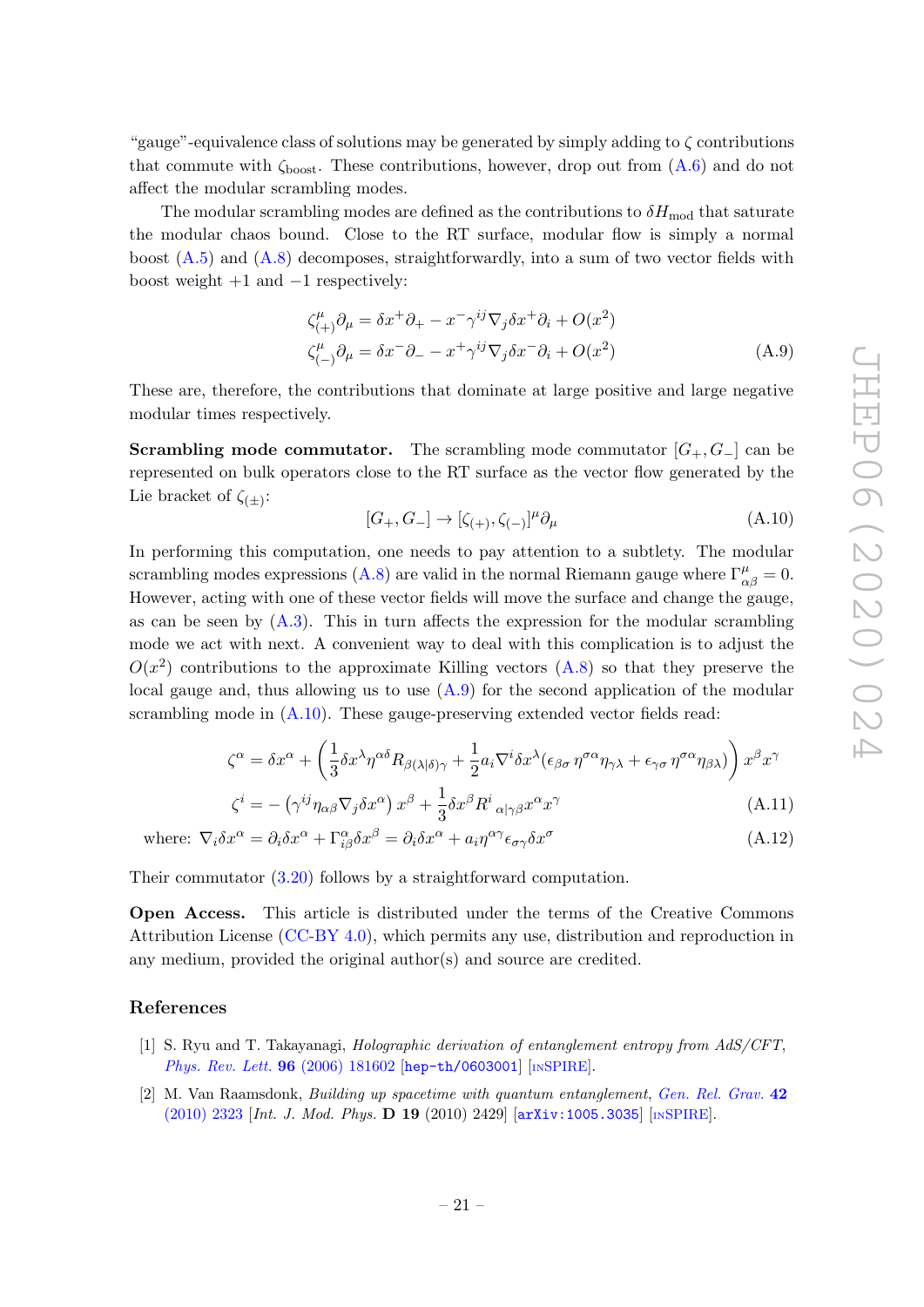- <span id="page-23-0"></span>[3] J. Maldacena and L. Susskind, *Cool horizons for entangled black holes, [Fortsch. Phys.](https://doi.org/10.1002/prop.201300020)* 61 [\(2013\) 781](https://doi.org/10.1002/prop.201300020) [[arXiv:1306.0533](https://arxiv.org/abs/1306.0533)] [IN[SPIRE](https://inspirehep.net/search?p=find+EPRINT+arXiv:1306.0533)].
- <span id="page-23-1"></span>[4] J. Maldacena, S.H. Shenker and D. Stanford, A bound on chaos, JHEP 08 [\(2016\) 106](https://doi.org/10.1007/JHEP08(2016)106) [[arXiv:1503.01409](https://arxiv.org/abs/1503.01409)] [IN[SPIRE](https://inspirehep.net/search?p=find+EPRINT+arXiv:1503.01409)].
- <span id="page-23-2"></span>[5] S.H. Shenker and D. Stanford, *Black holes and the butterfly effect*, *JHEP* 03 [\(2014\) 067](https://doi.org/10.1007/JHEP03(2014)067) [[arXiv:1306.0622](https://arxiv.org/abs/1306.0622)] [IN[SPIRE](https://inspirehep.net/search?p=find+EPRINT+arXiv:1306.0622)].
- <span id="page-23-3"></span>[6] T. Faulkner, M. Li and H. Wang, A modular toolkit for bulk reconstruction, JHEP 04 [\(2019\)](https://doi.org/10.1007/JHEP04(2019)119) [119](https://doi.org/10.1007/JHEP04(2019)119) [[arXiv:1806.10560](https://arxiv.org/abs/1806.10560)] [IN[SPIRE](https://inspirehep.net/search?p=find+EPRINT+arXiv:1806.10560)].
- <span id="page-23-4"></span>[7] D.L. Jafferis, A. Lewkowycz, J. Maldacena and S.J. Suh, Relative entropy equals bulk relative entropy, JHEP 06 [\(2016\) 004](https://doi.org/10.1007/JHEP06(2016)004) [[arXiv:1512.06431](https://arxiv.org/abs/1512.06431)] [IN[SPIRE](https://inspirehep.net/search?p=find+EPRINT+arXiv:1512.06431)].
- <span id="page-23-5"></span>[8] B. Czech, J. De Boer, D. Ge and L. Lamprou, A modular sewing kit for entanglement wedges, JHEP 11 [\(2019\) 094](https://doi.org/10.1007/JHEP11(2019)094) [[arXiv:1903.04493](https://arxiv.org/abs/1903.04493)] [IN[SPIRE](https://inspirehep.net/search?p=find+EPRINT+arXiv:1903.04493)].
- <span id="page-23-6"></span>[9] E. Witten, APS Medal for Exceptional Achievement in Research: Invited article on entanglement properties of quantum field theory, [Rev. Mod. Phys.](https://doi.org/10.1103/RevModPhys.90.045003) 90 (2018) 045003 [[arXiv:1803.04993](https://arxiv.org/abs/1803.04993)] [IN[SPIRE](https://inspirehep.net/search?p=find+EPRINT+arXiv:1803.04993)].
- <span id="page-23-7"></span>[10] H. Araki, Relative entropy of states of von neumann algebras, [Publ. Res. Inst. Math. Sci.](https://doi.org/10.2977/prims/1195191148) 11 [\(1975\) 809.](https://doi.org/10.2977/prims/1195191148)
- <span id="page-23-8"></span>[11] S. Caron-Huot, Analyticity in Spin in Conformal Theories, JHEP 09 [\(2017\) 078](https://doi.org/10.1007/JHEP09(2017)078) [[arXiv:1703.00278](https://arxiv.org/abs/1703.00278)] [IN[SPIRE](https://inspirehep.net/search?p=find+EPRINT+arXiv:1703.00278)].
- <span id="page-23-9"></span>[12] E. Perlmutter, Bounding the Space of Holographic CFTs with Chaos, JHEP 10 [\(2016\) 069](https://doi.org/10.1007/JHEP10(2016)069) [[arXiv:1602.08272](https://arxiv.org/abs/1602.08272)] [IN[SPIRE](https://inspirehep.net/search?p=find+EPRINT+arXiv:1602.08272)].
- <span id="page-23-12"></span>[13] T. Faulkner and A. Lewkowycz, Bulk locality from modular flow, JHEP 07 [\(2017\) 151](https://doi.org/10.1007/JHEP07(2017)151) [[arXiv:1704.05464](https://arxiv.org/abs/1704.05464)] [IN[SPIRE](https://inspirehep.net/search?p=find+EPRINT+arXiv:1704.05464)].
- <span id="page-23-10"></span>[14] D. Harlow, The Ryu-Takayanagi Formula from Quantum Error Correction, [Commun. Math.](https://doi.org/10.1007/s00220-017-2904-z) Phys. 354 [\(2017\) 865](https://doi.org/10.1007/s00220-017-2904-z) [[arXiv:1607.03901](https://arxiv.org/abs/1607.03901)] [IN[SPIRE](https://inspirehep.net/search?p=find+EPRINT+arXiv:1607.03901)].
- <span id="page-23-13"></span>[15] B. Czech, L. Lamprou and L. Susskind, Entanglement Holonomies, [arXiv:1807.04276](https://arxiv.org/abs/1807.04276) [IN[SPIRE](https://inspirehep.net/search?p=find+EPRINT+arXiv:1807.04276)].
- <span id="page-23-14"></span>[16] B. Czech, L. Lamprou, S. Mccandlish and J. Sully, Modular Berry Connection for Entangled Subregions in AdS/CFT, [Phys. Rev. Lett.](https://doi.org/10.1103/PhysRevLett.120.091601) 120 (2018) 091601 [[arXiv:1712.07123](https://arxiv.org/abs/1712.07123)] [IN[SPIRE](https://inspirehep.net/search?p=find+EPRINT+arXiv:1712.07123)].
- [17] K. Papadodimas and S. Raju, State-Dependent Bulk-Boundary Maps and Black Hole Complementarity, Phys. Rev. D 89 [\(2014\) 086010](https://doi.org/10.1103/PhysRevD.89.086010)  $arXiv:1310.6335$  [IN[SPIRE](https://inspirehep.net/search?p=find+EPRINT+arXiv:1310.6335)].
- <span id="page-23-11"></span>[18] T. Faulkner, R.G. Leigh, O. Parrikar and H. Wang, Modular Hamiltonians for Deformed Half-Spaces and the Averaged Null Energy Condition, JHEP 09 [\(2016\) 038](https://doi.org/10.1007/JHEP09(2016)038) [[arXiv:1605.08072](https://arxiv.org/abs/1605.08072)] [IN[SPIRE](https://inspirehep.net/search?p=find+EPRINT+arXiv:1605.08072)].
- [19] H. Casini, E. Teste and G. Torroba, Modular Hamiltonians on the null plane and the Markov property of the vacuum state, J. Phys.  $\bf{A}$  50 [\(2017\) 364001](https://doi.org/10.1088/1751-8121/aa7eaa) [[arXiv:1703.10656](https://arxiv.org/abs/1703.10656)] [IN[SPIRE](https://inspirehep.net/search?p=find+EPRINT+arXiv:1703.10656)].
- <span id="page-23-15"></span>[20] A. Lewkowycz and O. Parrikar, The holographic shape of entanglement and Einstein's equations, JHEP 05 [\(2018\) 147](https://doi.org/10.1007/JHEP05(2018)147) [[arXiv:1802.10103](https://arxiv.org/abs/1802.10103)] [IN[SPIRE](https://inspirehep.net/search?p=find+EPRINT+arXiv:1802.10103)].
- [21] D. Kabat and G. Lifschytz, *Emergence of spacetime from the algebra of total modular* Hamiltonians, JHEP 05 [\(2019\) 017](https://doi.org/10.1007/JHEP05(2019)017) [[arXiv:1812.02915](https://arxiv.org/abs/1812.02915)] [IN[SPIRE](https://inspirehep.net/search?p=find+EPRINT+arXiv:1812.02915)].